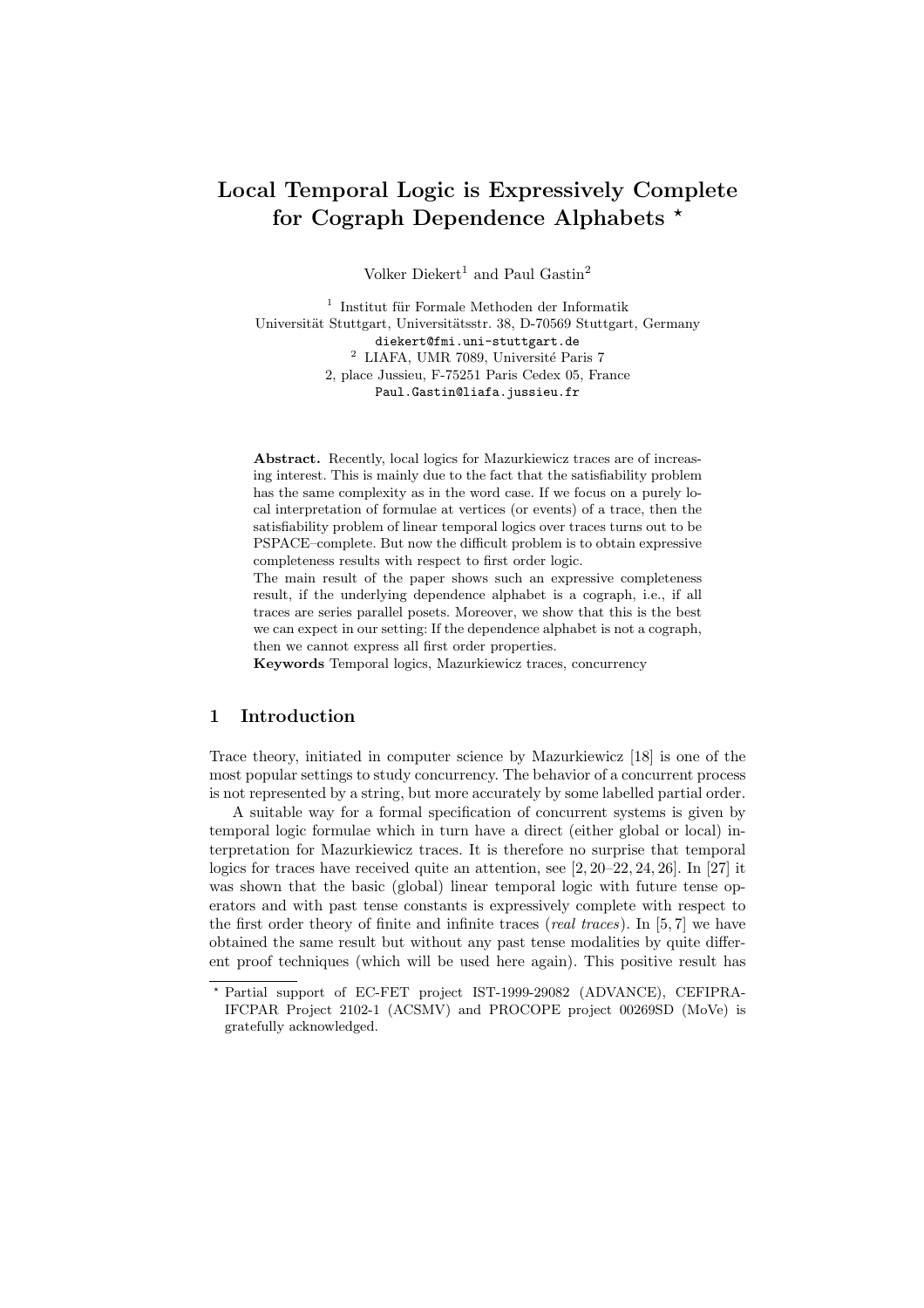solved a long standing open question  $[9, 27]$ . The price of this logic is an extremely difficult satisfiability problem, it has been shown to be non-elementary by Walukiewicz [29]. The main reason for this difficulty is the global interpretation of a formula which makes it necessary to speak about configurations, i.e., we give an interpretation of a formula for a trace with respect to some finite prefix – and the prefix structure of a trace is much more complicated than in the case of linear orders (words). If we give a local interpretation such that each formula can be evaluated at a single vertex (or event), then we obtain logics where the satisfiability problem is still in PSPACE. This is in particular the case for the logic TLC, which has been introduced by Alur et al. in [2]. The logic has been extended and studied in detail by Henriksen in [13, 14]. The logic TLC uses an existential version of the until–operator, which is not expressible in first order, in general (Section 5). On the other hand, it is not known whether one can express in TLC all first order properties for all dependence alphabets.

In our paper, we shall use a universal version of the until–operator, which, by its very definition, is first order definable. The main result of our paper shows that we obtain a local logic which is expressively complete, if the underlying dependence alphabet is a cograph, i.e., every trace is a series parallel poset (or  $N$ –free). This result is robust, the same holds for TLC or other variants how to define a semantics to the until–operator. Moreover, we show that cograph dependence alphabets are in some sense the limit where we can expect such a positive result. As long as we use no past tense modalities we cannot specify all first order properties by our logic, whether or not the until is existential or universal or whether we have both options. Our main theorems (Thms. 2, 3) are therefore if-and-only-if statements.

In the final section we will see that a universal until does not change complexity issues very much. The satisfiability problem of TLC augmented by this operator can still be solved in PSPACE.

An extended abstract of this paper appeared in [6].

#### 2 Preliminaries

We briefly recall some notions concerning Mazurkiewicz traces. For the background we refer to [8]. A *dependence alphabet* is a pair  $(\Sigma, D)$  where the alphabet  $\Sigma$  is a finite set and the dependence relation  $D \subseteq \Sigma \times \Sigma$  is reflexive and symmetric. The *independence relation* I is the complement of D. For  $A \subseteq \Sigma$ , we denote  $I(A) = \{b \in \Sigma \mid (a, b) \in I \text{ for all } a \in A\}$  the set of letters independent from A and we let  $D(A) = \Sigma \setminus I(A)$  be the set of letters depending on (some action in) A.

A real trace is (an isomorphism class of) a labelled partial order  $t = [V, \leq, \lambda]$ where V is a set of vertices,  $\lambda: V \to \Sigma$  is the labelling,  $\leq$  is a partial order over V satisfying the following conditions: For all  $x \in V$ , the downward set  ${y \in V \mid y \leq x}$  is finite,  $(\lambda(x), \lambda(y)) \in D$  implies  $x \leq y$  or  $y \leq x$ , and  $x \leq y$ implies  $(\lambda(x), \lambda(y)) \in D$ , where  $\langle \xi \rangle \langle \xi \rangle$  is the direct successor relation in the Hasse diagram of  $t$ .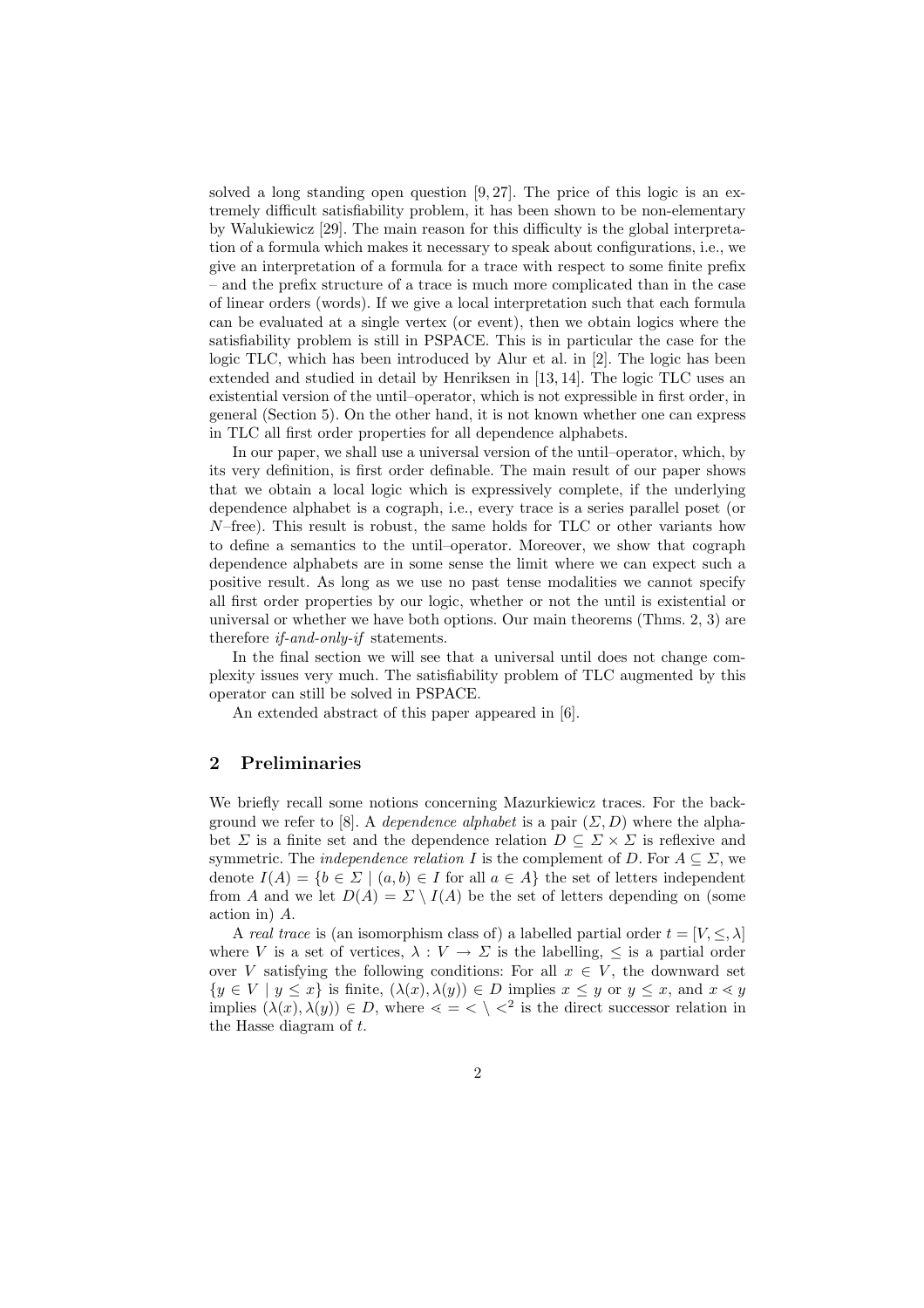The *alphabet* of the trace t is the set  $\text{alph}(t) = \lambda(V) \subseteq \Sigma$  and its *alphabet* at *infinity* alphinf $(t)$  is the set of letters occurring infinitely often in t. The set of all traces is denoted by  $\mathbb{R}(\Sigma, D)$  or simply by R. A trace t is called finite, if V is finite. For  $t = [V, \leq, \lambda] \in \mathbb{R}$ , we define  $\min(t) \subseteq V$  as the set of all minimal vertices of t. We can read min(t)  $\subseteq \Sigma$  also as the set of labels of the minimal vertices of  $t$ . It will always be clear from the context what we actually mean. If t is finite, we define  $\max(t) \subseteq V$  as the set of all maximal vertices of t and we also use  $\max(t) \subseteq \Sigma$  for the set of labels of the maximal vertices of t. Note that  $\max(t)$  is only defined when t is a finite trace, though the definition would make sense also for infinite traces.

We define the concatenation of two traces  $t_1 = [V_1, \leq_1, \lambda_1] \in \mathbb{R}$  and  $t_2 =$  $[V_2, \leq_2, \lambda_2] \in \mathbb{R}$  satisfying alphinf $(t_1) \times \text{alph}(t_2) \subseteq I$  by  $t_1 \cdot t_2 = [V, \leq, \lambda]$  where  $V = V_1 \cup V_2$  (assuming w.l.o.g. that  $V_1 \cap V_2 = \emptyset$ ),  $\lambda = \lambda_1 \cup \lambda_2$  and  $\leq$  is the transitive closure of the relation  $\leq_1 \cup \leq_2 \cup (V_1 \times V_2 \cap \lambda^{-1}(D))$ . The set of finite traces becomes a monoid which is denoted by  $\mathbb{M}(\Sigma, D)$  or simply by M. The empty trace  $1 = (\emptyset, \emptyset, \emptyset)$  is the unit element.

A trace  $r \in \mathbb{R}$  is a prefix of a trace  $t = [V, \leq, \lambda] \in \mathbb{R}$ , denoted by  $r \leq t$ , if  $r = [U, \leq, \lambda]$  for some lower set U of V (for all  $x \in V$  and  $y \in U, x \leq y$  implies  $x \in U$ ). Equivalently, r is a prefix of t if  $t = r \cdot s$  for some trace  $s \in \mathbb{R}$ . If  $r \leq t$ then we denote by  $r^{-1}t$  the unique trace s such that  $t = r \cdot s$ .

If  $A \subseteq \Sigma$ , we let  $\mathbb{R}_A = \{x \in \mathbb{R} \mid \text{alph}(x) \subseteq A\}$  and  $\mathbb{M}_A = \mathbb{M} \cap \mathbb{R}_A$ . We also define  $\mathbb{M}^+ = \mathbb{M} \setminus \{1\}$  and  $\mathbb{M}_A^+ = \mathbb{M}^+ \cap \mathbb{M}_A$ . We use other intuitive notations to denote sets of traces that are defined by alphabetic conditions. For instance,

$$
(a \in \min) = \{t \in \mathbb{R} \mid a \in \min(t)\},
$$
  
\n
$$
(\max \subseteq A) = \{t \in \mathbb{M} \mid \max(t) \subseteq A\},
$$
  
\n
$$
(\text{alpha of } \subseteq A) = \{t \in \mathbb{R} \mid \text{alpha}(t) \subseteq A\}.
$$

We say that a trace  $t \in \mathbb{R}(\Sigma, D)$  is *connected*, if the restriction of the graph  $(\Sigma, D)$  to alph(t) is connected. A finite trace  $t \in M(\Sigma, D)$  is primitive, if  $t = x^n$ implies  $n = 1$ . The following result transfers from words to traces. It will be used in the proof of Proposition 1 below.

**Lemma 1.** Let  $t \in M(\Sigma, D)$  be connected and primitive. Then, rts  $\in t^*$  implies  $r \in t^*$ .

*Proof.* Assume that  $rts = t^n$  for some finite traces  $r, t, s \in \mathbb{M}$  with t connected and primitive. If  $r = 1$  or  $s = 1$ , the result is clear. Let  $a, b \in \text{alph}(t)$  be such that  $(a, b) \in D$ . Let  $u, v, w$  be the projections of  $r, s, t$  over  $\{a, b\}^*$ . We have  $uvw = w<sup>n</sup>$ . It is well-known [17, Sect. 1.3] that an equation  $uvw = w<sup>n</sup>$  admits only cyclic solutions over words, i.e., for some  $x \neq 1$  we have  $u, v, w \in x^*$ . We have  ${a, b} = \text{alph}(w) = \text{alph}(x)$ . Hence,  $a \in \text{alph}(r)$  if and only if  $b \in \text{alph}(r)$ and the same holds for s. Since t is connected and  $u \neq 1 \neq v$ , we deduce that  $\text{alpha}(u) = \text{alpha}(v) = \text{alpha}(t)$ . Since all solutions over words of the equation  $rts = t^n$  are cyclic and we have this alphabetic condition [4, Prop. 3.2.5] tells us that  $r, t, s \in y^*$  for some nonempty trace y. But then  $t = y$  since t is primitive.

 $\Box$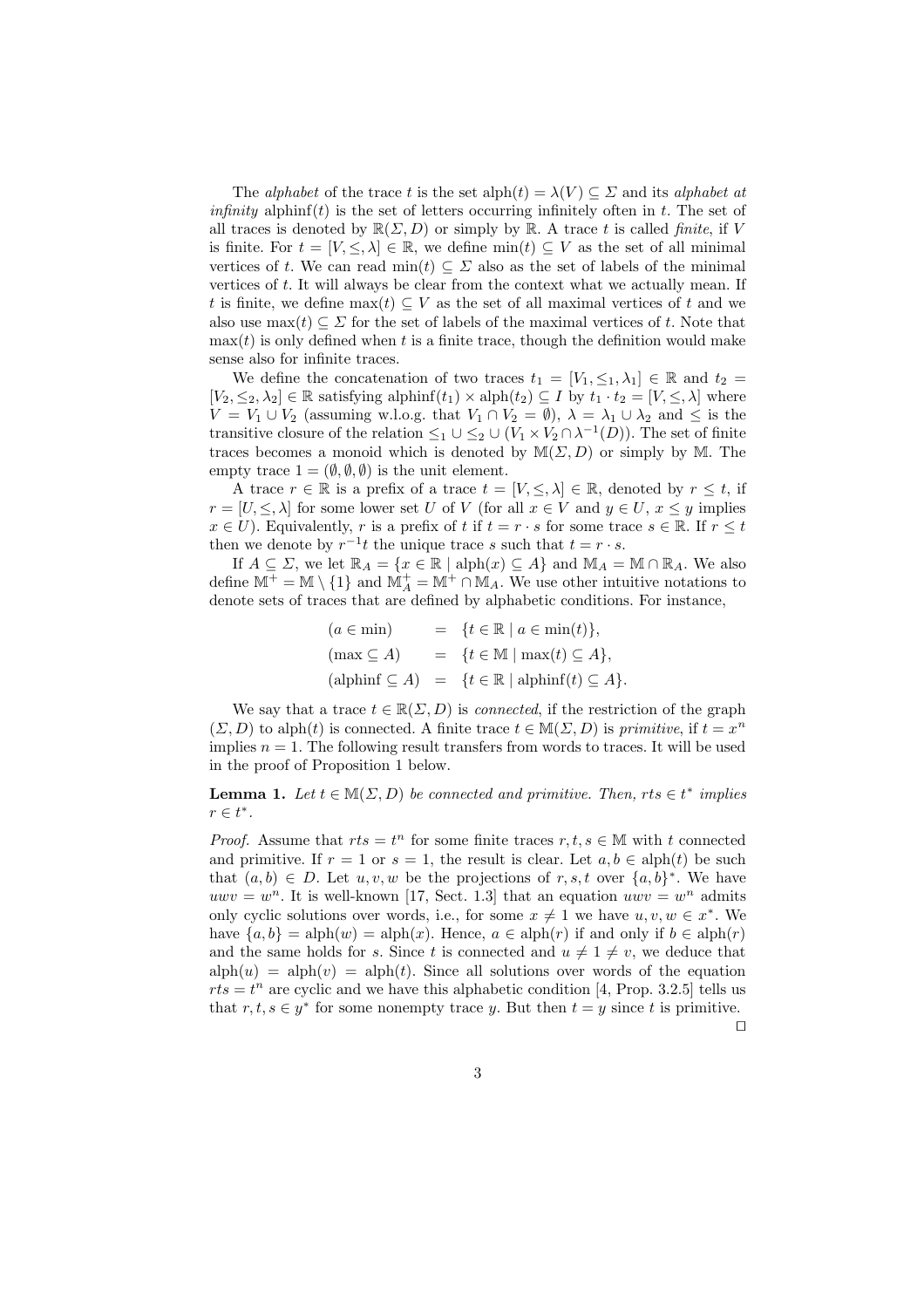Our main results concern dependence alphabets which are cographs. According to standard graph theoretical notions, a dependence alphabet is called a cograph, if it belongs to the smallest class of undirected graphs which contains singletons and which is closed under the operations of disjoint union and complementation. Clearly,  $(\Sigma, D)$  is a cograph if and only if the *independence alphabet*  $(\Sigma, I)$  is a cograph. It is well-known that an undirected graph is a cograph if and only if it does not contain any  $P_4$  (a line of 4 vertices) as an induced subgraph [3, Thm. 11.3.3]. It turns out that  $(\Sigma, D)$  is a cograph if and only if all  $t \in M(\Sigma, D)$ are series parallel posets, i.e., we can build up the trace starting with letters by taking serial and parallel products. In particular, every such trace is N–free, i.e., whenever there are four vertices a, b, c, d with  $a < b$ ,  $c < b$ , and  $c < d$ , then there is at least one more ordering between them.

We shall use the algebraic notion for recognizability: Let  $h : \mathbb{M} \to S$  be a morphism to some finite monoid S. For  $x, y \in \mathbb{R}$ , we say that x and y are hsimilar, denoted by  $x \sim_h y$  if either  $x, y \in M$  and  $h(x) = h(y)$  or x and y have infinite factorizations in nonempty finite traces  $x = x_1x_2 \cdots$ ,  $y = y_1y_2 \cdots$  with  $x_i, y_i \in \mathbb{M}^+$  and  $h(x_i) = h(y_i)$  for all i. We denote by  $\approx_h$  the transitive closure of  $\sim_h$  which is therefore an equivalence relation. Since S is finite, this equivalence relation is of finite index with at most  $|S|^2 + |S|$  equivalence classes [23]. A real trace language  $L \subseteq \mathbb{R}$  is recognized by h if it is saturated by  $\sim_h$ , i.e.,  $x \in L$ implies  $[x]_{\approx_h} \subseteq L$  for all  $x \in \mathbb{R}$ .

Let  $L \subseteq \mathbb{R}$  be recognized by a morphism  $h : \mathbb{M} \to S$  and  $A \subseteq \Sigma$ . Then,  $L \cap M_A$  and  $L \cap \mathbb{R}_A$  are recognized by the restriction  $h \upharpoonright_{M_A}$ .

A finite monoid S is *aperiodic*, if there is some  $n \geq 0$  such that  $s^n = s^{n+1}$ for all  $s \in S$ . A real trace language  $L \subseteq \mathbb{R}$  is *aperiodic* if it is recognized by some morphism to some finite and aperiodic monoid. We denote by  $AP(\Sigma, D)$ or simply by AP the set of aperiodic languages  $L \subseteq \mathbb{R}(\Sigma, D)$ . If  $A \subseteq \Sigma$ , we use the notation  $AP_A$  for the aperiodic languages over  $\mathbb{R}_A$ .

The first order theory of traces is given by the syntax of  $FO_\Sigma(\langle \rangle)$ :

$$
\varphi ::= P_a(x) | x < y | \neg \varphi | \varphi \vee \varphi | (\exists x) \varphi,
$$

where  $a \in \Sigma$  and  $x, y$  are first order variables. Given a trace  $t = [V, \leq, \lambda]$  and a valuation  $\sigma$  of the free variables to the vertices, the semantics is obtained by interpreting the predicate  $P_a(x)$  by  $\lambda(\sigma(x)) = a$  and the relation  $\lt$  as the strict partial order relation of the trace t. Then we can say whether or not  $t, \sigma \models \varphi$ . If  $\varphi$  is a sentence, i.e., a closed formula, then we define the language  $\mathcal{L}(\varphi) = \{t \in \mathbb{R} \mid t \models \varphi\}.$  We say that a trace language  $L \subseteq \mathbb{R}$  is expressible in  $\mathrm{FO}_{\Sigma}(<)$  if there exists some sentence  $\varphi \in \mathrm{FO}_{\Sigma}(<)$  such that  $L = \mathcal{L}(\varphi)$ . We denote by  $\mathrm{FO}_{(\Sigma,D)}(\leq)$  the set of real trace languages  $L \subseteq \mathbb{R}(\Sigma,D)$  such that for some sentence  $\varphi \in \mathrm{FO}_{\Sigma}(<)$  we have  $L = \mathcal{L}(\varphi)$ 

We say that a first order formula is in  $\mathrm{FO}^n_{\Sigma}(<)$  if it uses at most n first order variables (it may use each variable several times).

The following result states the equivalence between first-order definability and aperiodic languages. So, we can switch between both notions.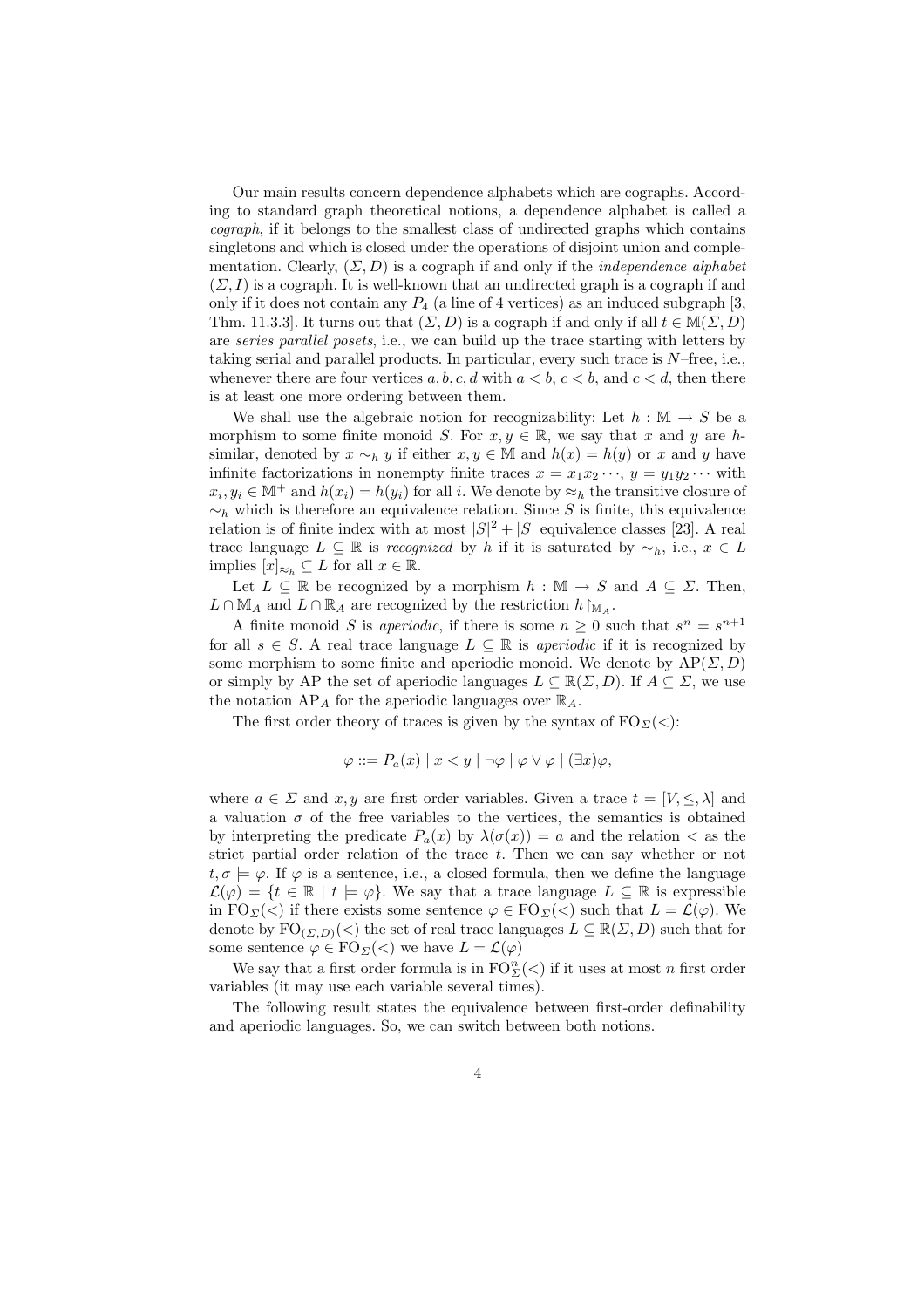**Theorem 1 ([9, 10]).** A language  $L \subseteq \mathbb{R}(\Sigma, D)$  is expressible in  $\text{FO}_{\Sigma}(\langle)$  if and only if it is aperiodic, i.e.,  $\mathrm{FO}_{(\Sigma,D)}(<) = \mathrm{AP}(\Sigma, D)$ .

In Section 5, in order to prove that an existential until modality is not first order definable in general, we use the following characterization:

**Proposition 1.** Let  $1 \neq t \in M(\Sigma, D)$  be a nonempty finite trace. The language  $t^* = \{t^n | n \geq 0\}$  is expressible in  $\mathrm{FO}_{\Sigma}(<)$  (or aperiodic) if and only if the trace t is connected and primitive.

*Proof.* It is well-known and easy to see that if  $t$  is not connected then  $t^*$  is not recognizable. If  $t \neq 1$  is connected but non-primitive, then  $t^*$  is recognizable but not aperiodic. Indeed, assume that  $t = x^n$  with  $n > 1$  and consider the morphism  $g: \{a\}^* \to \mathbb{M}$  defined by  $g(a) = x$ . We have  $g^{-1}(t^*) = (a^n)^*$  which is not aperiodic. Since aperiodic languages are closed under inverse morphisms, we deduce that  $t^*$  is not aperiodic.

For the other direction let  $w = [V, \leq, \lambda]$  be a trace and let  $(x_1, \ldots, x_m) \in V^m$ be a sequence of  $m$  vertices. The sequence defines a factor of  $w$  if and only if  $x_i \leq y \leq x_j$  implies both  $i \leq j$  and  $y \in \{x_1, \ldots, x_m\}$  for all  $y \in V$  and  $1 \leq i, j \leq m$ . Clearly, a factor  $(x_1, \ldots, x_m) \in V^m$  leads to a factorization  $w = utv$ , where t is given by  $\lambda(x_1) \cdots \lambda(x_m)$ . Thus, for each finite trace  $t \in \mathbb{M}$  of length m we can construct a first-order formula  $F_t(x_1, \ldots, x_m)$  which becomes true if and only if the interpretation of  $(x_1, \ldots, x_m)$  in  $V^m$  defines the factor t. In particular, MtM is the language defined by  $\exists x_1 \cdots \exists x_m F_t(x_1, \ldots, x_m)$ . We may also define with a first order formula that all minimal vertices of V appear in the set  $\{x_1, \ldots, x_m\}$ .

Now let t be connected and primitive. We can express the language  $t^+ \subseteq M$ by some first-order formula as follows: We say that there exists some factor containing all minimal elements and which defines t. Moreover for all  $(x_1, \ldots, x_m)$ where  $\{x_1, \ldots, x_m\}$  does not contain all maximal elements we demand the existence of  $(y_1, \ldots, y_m)$  such that the following implication holds:

$$
F_t(x_1,\ldots,x_m)\Longrightarrow F_{t^2}(x_1,\ldots,x_m,y_1,\ldots,y_m).
$$

By Lemma 1, we can show that each trace in  $t^+$  satisfies this first-order formula. The converse is clear.  $\Box$ 

#### 3 Local temporal logics for traces

In this section, we introduce the *local temporal logic* over traces and its semantics. We introduce both future and past modalities. Our expressive completeness results already hold for pure future logics. On the other hand, we can include past modalities when we prove that a fragment is in  $\mathrm{FO}_{\Sigma}(<)$  or for the decision procedure.

In the next sections we specialize the logics by considering various subsets of the modalities. We say that a temporal logic over traces is local if it is evaluated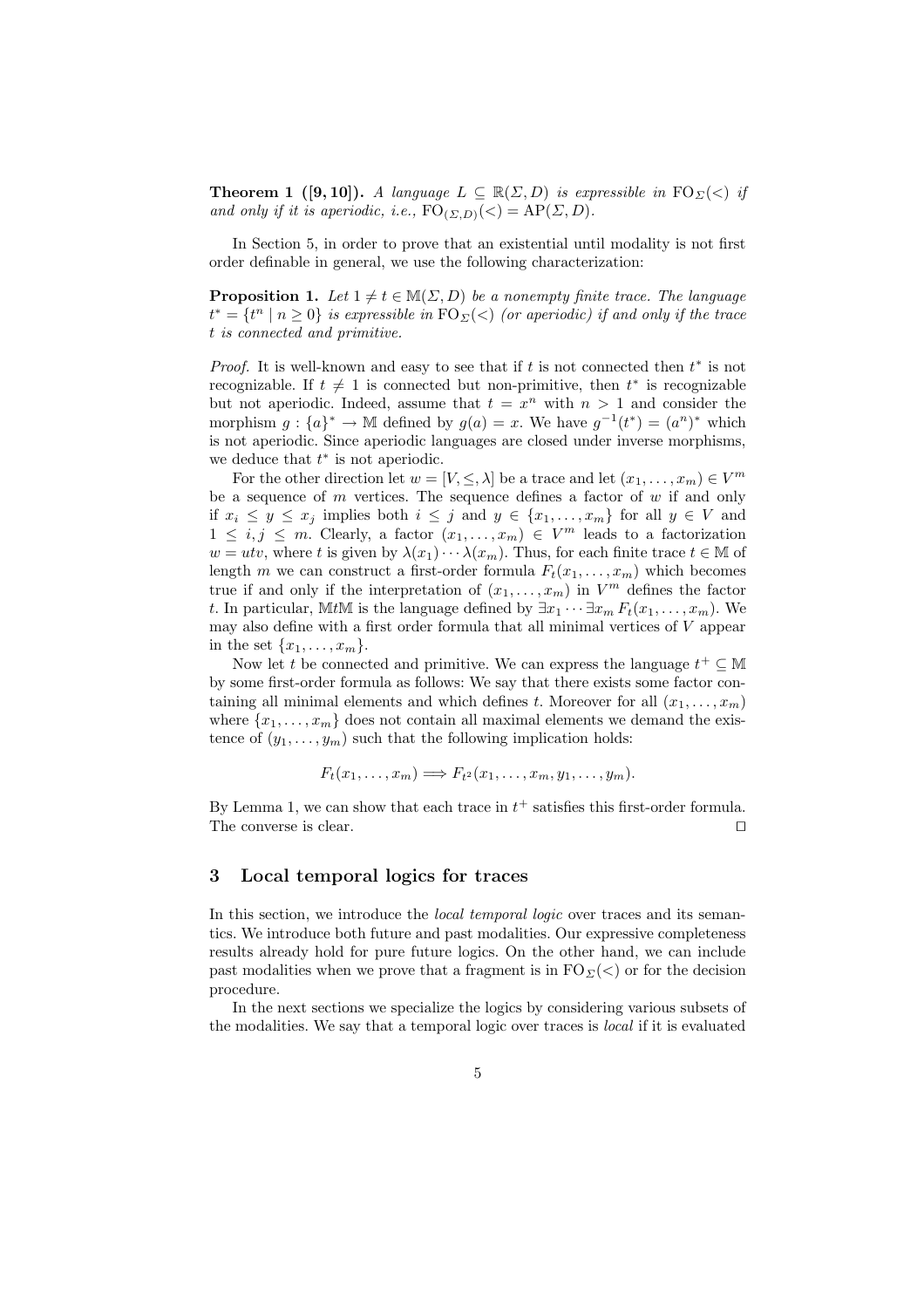at the vertices of the trace as for first order formulae. This is in contrast with global temporal logic formulae that are evaluated at global configurations of the trace, i.e., at finite prefixes of the trace.

For global formulae, we say that a trace is a model of a formula if it satisfies the formula at the empty configuration. There is no such canonical way to interpret a formula at some trace without fixing some vertex since there is no canonical vertex in the trace where to start the evaluation of the formula. Natural vertices are the minimal ones but a trace may have several minimal vertices. We have chosen to introduce initial formulae to address this problem. There are other possibilities, like adding a unique minimal dummy, but then the logic becomes more expressive and we are mainly interested in expressive completeness (with respect to first-order) for a weak fragment of our logic.

We start with the definition of *(internal)* formulae that are evaluated at vertices. The syntax of  $LocTL_{\Sigma}^{i}(\textsf{EX}, \textsf{U}, \textsf{EU}, \textsf{EY}, \textsf{S}, \textsf{ES})$  is given by

$$
\varphi ::= \bot \mid a \in \Sigma \mid \neg \varphi \mid \varphi \lor \varphi \mid \text{EX } \varphi \mid \varphi \cup \varphi \mid \varphi \text{ EU } \varphi. \mid \text{EY } \varphi \mid \varphi \text{ S } \varphi \mid \varphi \text{ ES } \varphi.
$$

The symbol  $\perp$  means *false*,  $EX \varphi$  claims that  $\varphi$  holds for some immediate successor of the current vertex;  $\varphi \mathsf{U} \psi$  is a universal until claiming that  $\psi$  holds for some vertex above the current one and that  $\varphi$  holds for all vertices in between; on the contrary,  $\varphi$  EU  $\psi$  is an *existential* until claiming the existence of some path in the Hasse diagram of the trace starting at the current vertex and where  $\varphi$  holds until  $\psi$  does. The interpretation is similar for the past modalities. Formally, the semantics is inductively given as follows. Let  $t = [V, \leq, \lambda] \in \mathbb{R}$  and let  $x \in V$  (we also write  $x \in t$ .

$$
t, x \models a \qquad \text{if } \lambda(x) = a
$$
  
\n
$$
t, x \models \neg \varphi \qquad \text{if } t, x \not\models \varphi
$$
  
\n
$$
t, x \models \varphi \lor \psi \qquad \text{if } t, x \models \varphi \text{ or } t, x \models \psi
$$
  
\n
$$
t, x \models \mathsf{EX} \varphi \qquad \text{if } \exists y, \ x \leq y \text{ and } t, y \models \varphi
$$
  
\n
$$
t, x \models \varphi \mathsf{U} \psi \qquad \text{if } \exists z, \ x \leq z \text{ and } t, z \models \psi \text{ and } t, y \models \varphi, \forall x \leq y < z
$$
  
\n
$$
t, x \models \varphi \mathsf{EU} \psi \qquad \text{if } \exists x = y_0 \leq \cdots \leq y_n, \text{ with } t, y_n \models \psi \text{ and } t, y \models \varphi, \forall 0 \leq i < n
$$
  
\n
$$
t, x \models \mathsf{EY} \varphi \qquad \text{if } \exists y, \ y \leq x \text{ and } t, y \models \varphi
$$
  
\n
$$
t, x \models \varphi \mathsf{S} \psi \qquad \text{if } \exists z, \ z \leq x \text{ and } t, z \models \psi \text{ and } t, y \models \varphi, \forall z < y \leq x.
$$
  
\n
$$
t, x \models \varphi \mathsf{ES} \psi \qquad \text{if } \exists y_n \leq \cdots \leq y_0 = x, \text{ with } t, y_n \models \psi \text{ and } t, y \models \varphi, \forall 0 \leq i < n
$$

We define  $\top = \neg \bot$ , hence  $\top$  means true. We derive some more operators from the above ones. Eventually  $\varphi$  claims the existence of some vertex where  $\varphi$ holds above the current one:  $\mathsf{F}\varphi = \mathsf{T}\cup \varphi = \mathsf{T}\,\mathsf{EU}\,\varphi$ . Its dual operator, always  $\varphi$ , means that  $\varphi$  holds at all positions above the current one:  $\mathsf{G}\varphi = \neg \mathsf{F} \neg \varphi$ .

The initial formulae  $LocTL_{\Sigma}(\cdots)$  are defined by the syntax

$$
\alpha ::= \bot \mid \mathsf{EM} \, \varphi \mid \neg \alpha \mid \alpha \vee \alpha
$$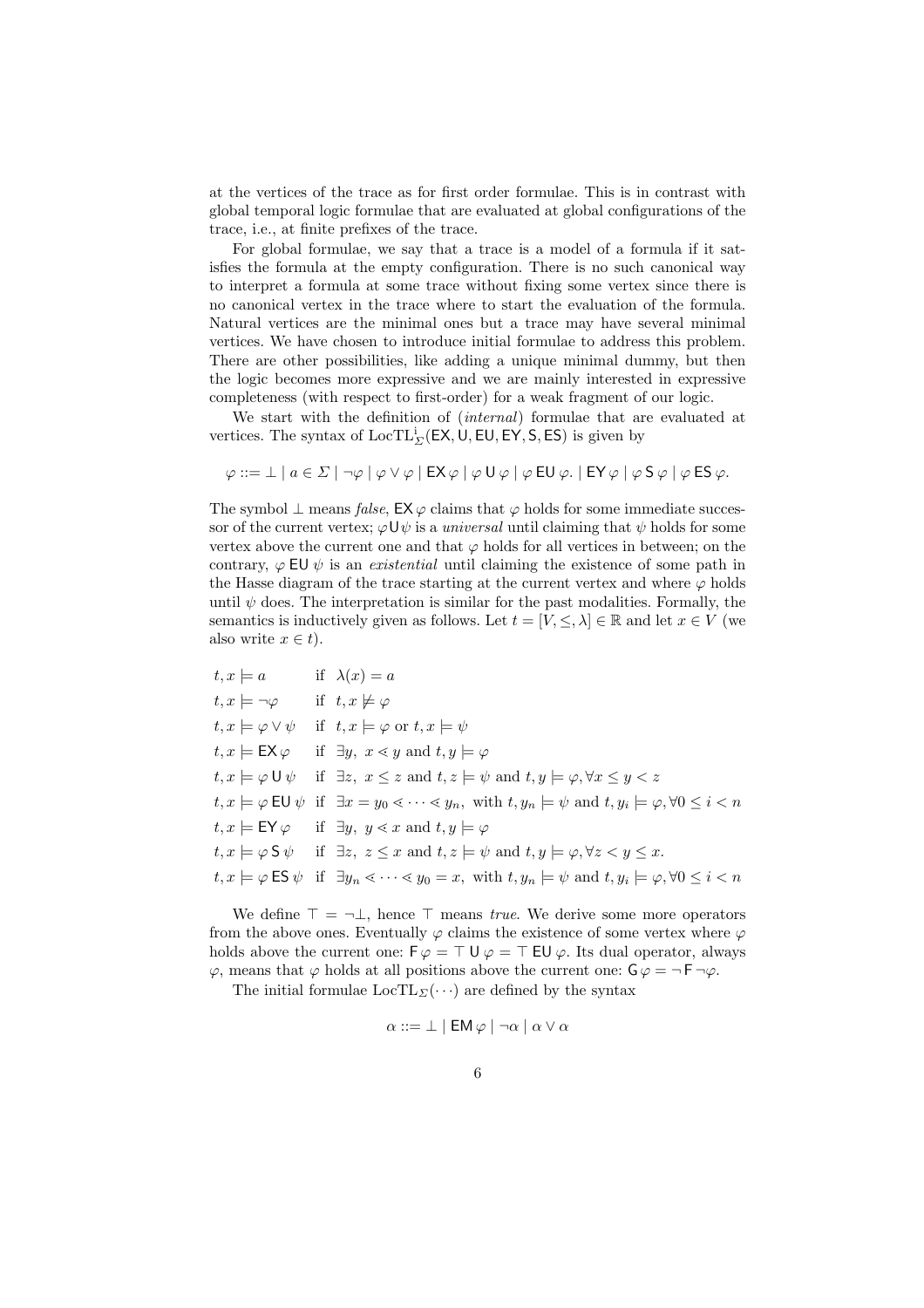where  $\varphi \in LocTL_{\Sigma}^i(\cdots)$ . Intuitively,  $\text{EM } \varphi$  means that  $\varphi$  holds at some minimal vertex. Formally, the semantics is given by

$$
t \models \text{EM } \varphi \text{ if } \exists x \in \min(t) \text{ with } t, x \models \varphi
$$
  

$$
t \models \neg \alpha \text{ if } t \not\models \alpha
$$
  

$$
t \models \alpha \lor \beta \text{ if } t \models \alpha \text{ or } t \models \beta
$$

The dual  $AM \varphi = \neg EM \neg \varphi$  means that  $\varphi$  holds for all minimal vertices. The following identity holds for all  $\varphi \in LocTL_{\Sigma}^{i}(\cdots)$ :

$$
\neg AM \varphi = \bigvee_{a \in \Sigma} (\text{EM } a \land AM(\neg a \lor \neg \varphi))
$$

Therefore, each initial formula is equivalent to a positive boolean combination of formulae of the form EM a or AM  $\varphi$ . Since AM  $\varphi \wedge$  AM  $\psi = AM(\varphi \wedge \psi)$ , we deduce that each initial formula is equivalent to a finite disjunction of formulae of the form  $AM \varphi \wedge \bigwedge_{a \in A} \text{EM } a$  with  $\varphi \in \text{LocTL}_{\Sigma}^{i}(\cdots)$  and  $A \subseteq \Sigma$ .

An initial formula  $\alpha \in \text{LocTL}_{\Sigma}(\cdots)$  defines the language  $\mathcal{L}(\alpha) = \{t \in \mathbb{R} \mid \alpha \in \mathbb{R} \mid \alpha \in \mathbb{R} \mid \alpha \in \mathbb{R} \mid \alpha \in \mathbb{R} \mid \alpha \in \mathbb{R} \}$  $t \models \alpha$  and we say that a trace language  $L \subseteq \mathbb{R}$  is expressible in LocTL<sub> $\Sigma(\cdots)$ </sub> if there exists an initial formula  $\alpha \in \text{LocTL}_{\Sigma}(\cdots)$  such that  $L = \mathcal{L}(\alpha)$ . We denote by LocTL $_{(\Sigma, D)}(\cdots)$  the set of languages over  $\mathbb{R}(\Sigma, D)$  that are expressible by some local temporal formula using the modalities  $(\cdots)$ .

With local temporal formulae, we can express various alphabetic properties.

$$
(a \in \text{min}) = \mathcal{L}(\text{EM } a),
$$
  
\n
$$
(a \in \text{alph}) = \mathcal{L}(\text{EM } \text{FA}),
$$
  
\n
$$
(a \in \text{alphinf}) = \mathcal{L}(\text{EM}(\text{FA } \land \text{G}(a \Rightarrow \text{EX } \text{FA}))).
$$

To make formulae more intuitive, we use notations like (min  $\subseteq A$ ), (alphinf  $\subseteq A$ ) also for formulae defining these languages. For instance, (min  $\subseteq A$ ) = AM A where  $A = \bigvee_{a \in A} a$ . Also,  $(\text{alphinf} \subseteq A) = \bigwedge_{a \notin A} \neg \text{EM}(F a \land G(a \Rightarrow \textsf{EX} F a)).$ 

It is clear from the semantics of  $EX, U, EY$  and S that all trace languages expressible in LocTL<sub> $\Sigma$ </sub>(EX, U, EY, S) are also expressible in FO<sub> $\Sigma$ </sub>(<), and even in  $\text{FO}_\Sigma^3(\lt)$ . This is however not true in general for the existential versions of until and since (see Section 5).

We say that a formula  $\varphi \in LocTL_{\Sigma}^{1}(\cdots)$  is pure future if for all  $t = t_1t_2 \in \mathbb{R}$ and all  $x \in t_2$ ,  $t, x \models \varphi$  if and only if  $t_2, x \models \varphi$ . It is easy to see that all formulae in  $LocTL^i_{\Sigma}(\textsf{EX}, \textsf{U}, \textsf{EU})$  are pure future.

Note that if two traces  $t_1$  and  $t_2$  have the same minimal letters and for all minimal letters the corresponding upper sets in  $t_1$  and  $t_2$  are the same, then the two traces cannot be distinguished by any formula from a future local temporal logic (e.g.  $LocTL<sub>\Sigma</sub>(EX, U, EU)$ ). Consider the following example which was first used by Walukiewicz [31] in relation with the  $\mu$ -calculus. The dependence alphabet is  $(\Sigma, D) = a - b - c - d$  and we let

$$
t_1 = \begin{pmatrix} a \rightarrow b \rightarrow c \rightarrow b \rightarrow c & \cdots \\ \uparrow & & \\ d \rightarrow c & & \end{pmatrix} \qquad t_2 = \begin{pmatrix} a \rightarrow b & & \\ \downarrow & & \\ d \rightarrow c \rightarrow b \rightarrow c \rightarrow b & \cdots \end{pmatrix}
$$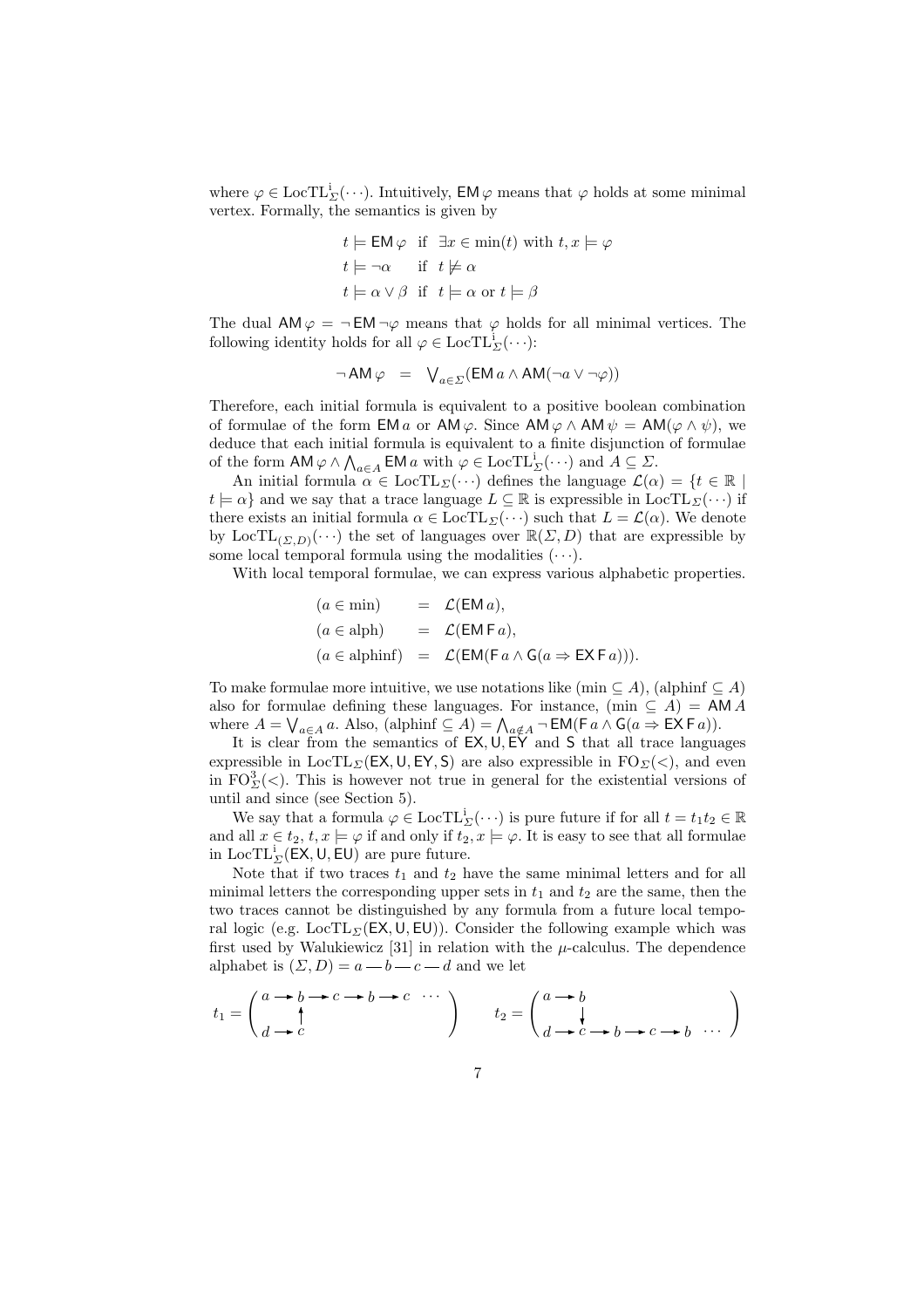Since  $t_1$  and  $t_2$  are clearly distinguishable in  $\mathrm{FO}_{\Sigma}(<)$ , we deduce that a pure future local temporal logic cannot be expressively complete for  $FO_\Sigma(\langle\rangle)$  as soon as  $(\Sigma, D)$  is not a cograph. Note that it is easy to distinguish  $t_1$  from  $t_2$  if we allow some past tense modalities. For instance, the formula  $EM(a U (b \wedge EY c))$ is satisfied by  $t_1$  but not by  $t_2$ .

Another possibility is to introduce artificially a dummy minimal vertex and to initially evaluate a formula at this dummy minimal vertex. This amounts to consider a new letter  $\#\notin \Sigma$  which depends on all letters in  $\Sigma$ . Then, we say that a trace  $t \in \mathbb{R}(\Sigma, D)$  satisfies an internal formula  $\varphi \in LocTL_{\Sigma}^{i}(\cdots)$  if  $\varphi$  holds at the initial vertex of the trace  $\#\cdot t$ . With this definition, the formula  $(\neg c) \cup b$  is satisfied by  $t_2$  but not by  $t_1$ .

$$
\#t_1 = \left(\#\begin{matrix} a & b & b & \cdots \\ + & \searrow & d & \cdots \\ & d & \rightarrow & c \end{matrix}\right) \quad \#t_2 = \left(\#\begin{matrix} a & b & b \\ + & \searrow & d & \cdots \\ & d & \rightarrow & c & \cdots \end{matrix}\right)
$$

The same results hold for finite trace languages. For instance, the language  $ad(bc)^{+} \subseteq \mathbb{M}$  of finite traces is first order by Proposition 1. One can also see this directly with the star-free expression

$$
(bc)^{+} = (b\Sigma^* \cap \Sigma^* c) \setminus (\Sigma^* \{a, d, bb, cc\} \Sigma^*).
$$

But it cannot be expressed in LocTL<sub>Σ</sub>(EX, U, EU). Indeed, assume  $ad(bc)^{+} =$  $\mathcal{L}(\alpha)$  for some  $\alpha \in \text{LocTL}_{\Sigma}(\text{EX}, \text{U}, \text{EU})$ . We have seen that  $\alpha$  can be written as a finite union of formulae  $AM \varphi_A \wedge (\bigwedge_{a \in A} \text{EM } a)$  for  $A \subseteq \Sigma$  and  $\varphi_A \in$ LocTL<sup>i</sup><sub>2</sub>(EX, U, EU). The languages  $L_A = dc(bc)^* \cap \mathcal{L}(\text{EM }\varphi_A)$  for  $A \subseteq \varSigma$  are aperiodic (we restrict to  $dc(bc)^*$  so that the modality EU is equivalent to the modality  $U$  and is therefore first-order). Hence, we find some integer  $N$  such that for all  $u, v \in \mathbb{M}$  and  $n > N$  we have for all  $A \subseteq \Sigma$ ,  $uv^{n-1} \in L_A$  if and only if  $uv^n \in L_A$ . Now, fix  $n > N$  and consider the traces  $t_1 = adc(bc)^n$  and  $t_2 = ad(bc)^n$ . We have  $t_2 \models \alpha$ , hence  $t_2 \models \mathsf{AM} \varphi_A$  for some  $A \subseteq \varSigma$ . Since the logic is pure future, we deduce that  $a(bc)^n \models \text{EM}\,\varphi_A$  and  $dc(bc)^{n-1} \models \text{EM}\,\varphi_A$ . Using the aperiodicity of  $L_A$  we get  $dc(bc)^n \models \text{EM} \varphi_A$  and we deduce that  $t_1 \models \text{AM} \varphi_A$ . This is a contradiction since  $t_1 \notin ad(bc)^+$ .

In this paper, we are interested in the expressive completeness of pure future local temporal logics. The simple example above shows that we can restrict our study to traces defined by a dependence alphabet that are cographs.

The following lemma shows that we can *localize* initial formulae.

**Lemma 2.** Let  $\alpha \in \text{LocTL}_{\Sigma}(\mathsf{EX}, \mathsf{U})$  be an initial formula. There exists an internal formula  $\text{loc}(\alpha) \in \text{LocTL}_{\Sigma}^i(\text{EX},\mathsf{U})$  such that for all  $t = t_1t_2 \in \mathbb{R}$  and  $x \in \max(t_1)$  with  $\min(t_2) \subseteq D(\lambda(x))$ , we have  $t_2 \models \alpha$  if and only if  $t, x \models \text{loc}(\alpha)$ . The same holds for the fragment  $LocTL_{\Sigma}$ (EX, U, EU).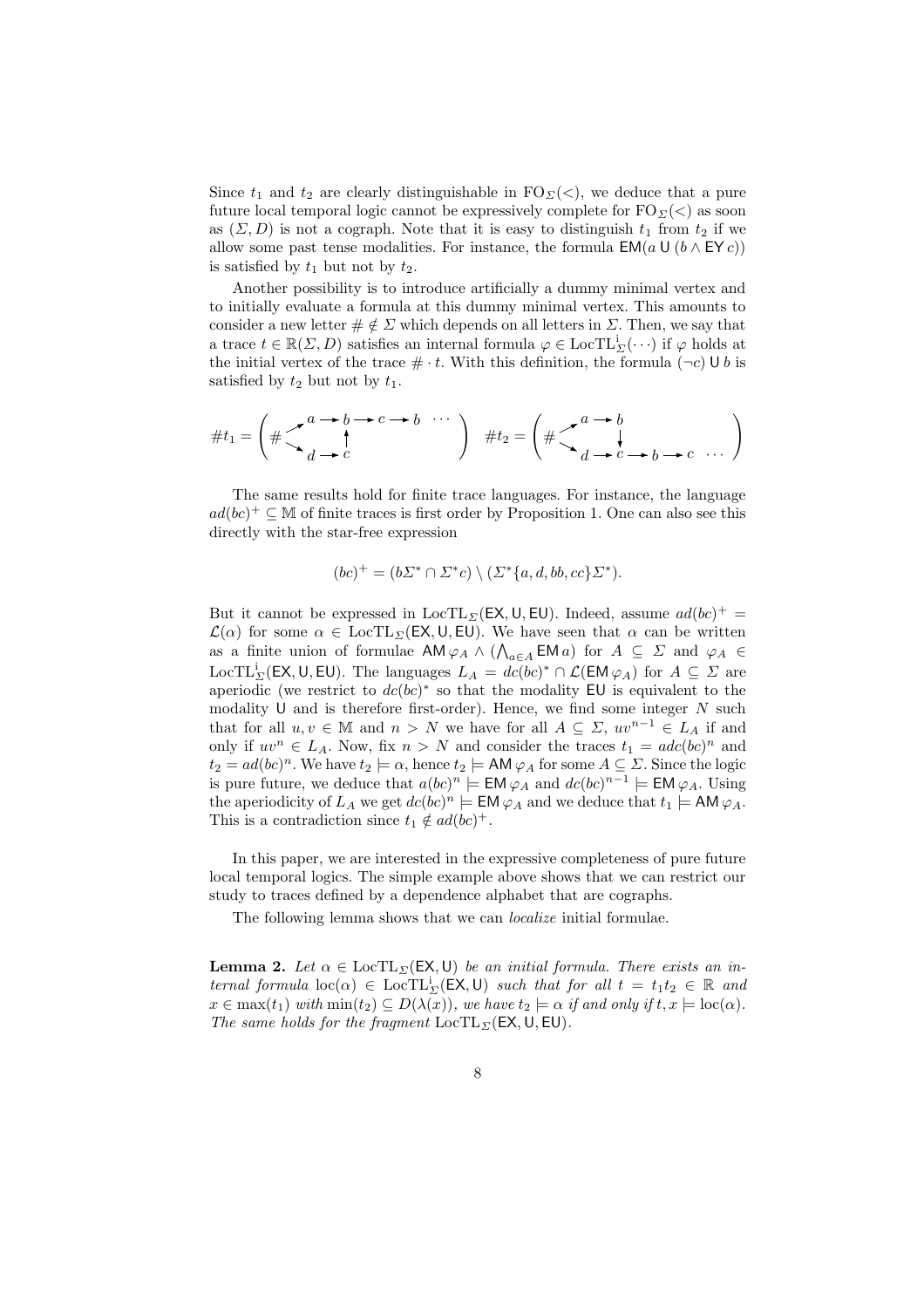*Proof.* Clearly, we have  $\text{loc}(\alpha \vee \beta) = \text{loc}(\alpha) \vee \text{loc}(\beta)$  and  $\text{loc}(\neg \alpha) = \neg \text{loc}(\alpha)$ . The interesting case is  $\text{EM}\varphi$  where  $\varphi \in \text{LocTL}^{\text{i}}$ . We have,

 $t_2 \models \textsf{EM} \varphi \text{ iff } \exists y \in \min(t_2), t_2, y \models \varphi$ iff  $\exists y \in \min(t_2)$ ,  $t, y \models \varphi$  since the logic is pure future<br>iff  $\exists y, x \leq y$  and  $t, y \models \varphi$  using the hypothesis on x iff ∃y,  $x \leq y$  and  $t, y \models \varphi$ iff  $t, x \models \mathsf{EX} \varphi$ .

Therefore,  $\text{loc}(\text{EM }\varphi) = \text{EX }\varphi.$ 

### 4 Universal until

In this section, we consider the fragment of the local temporal logic using next and the *universal* until, only. We give the following characterization of the expressive completeness of  $LocTL_{\Sigma}$ (EX, U) with respect to  $FO_{\Sigma}$ (<).

**Theorem 2.** Let  $(\Sigma, D)$  be a dependence alphabet. Then we have the equality  $LocTL_{(E,D)}(EX, U) = FO_{(E,D)}(\langle)$  if and only if  $(\Sigma, D)$  is a cograph.

We have seen in the previous section that LocTL $_{\Sigma}$ (EX, U) is not expressively complete, if  $(\Sigma, D)$  is not a cograph. Conversely, for all dependence alphabets, we already know that  $LocTL_{(\Sigma,D)}(EX, U) \subseteq FO_{(\Sigma,D)}^3(\lt)$  and that first order languages coincide with aperiodic languages (Theorem 1). Hence, in order to get the converse inclusion, we will prove that  $AP \subseteq LocTL_{(\Sigma,D)}(EX, U)$ , if  $(\Sigma, D)$  is a cograph.

Before going into the proof, we derive an immediate corollary. It is well-known that for words, all first order languages can be expressed with only 3 first order variables. This result has been extended to traces by Walukiewicz [30]. In the special case of  $(\Sigma, D)$  being a cograph, we get this result as a trivial consequence of Theorem 2.

**Corollary 1.** If  $(\Sigma, D)$  is a cograph, then  $\text{FO}_{\Sigma}(<) = \text{FO}_{\Sigma}^{3}(<)$ .

For the proof of Theorem 2, we use an induction on  $|\Sigma|$ . If  $(\Sigma, D)$  is a cograph, then either  $\Sigma$  is a singleton, or  $\Sigma$  is the disjoint union of two nonempty sets  $\Sigma = A \cup B$  with either  $A \times B \subseteq I$  or  $A \times B \subseteq D$ . We consider these three cases in turn.

The base case is when  $\Sigma = \{a\}$ . Then, an aperiodic language L is either a finite set or the union of a finite set and a set of the form  $a^n a^*$ ,  $n \geq 0$ . In both cases, L is expressible in LocTL<sub> $\Sigma$ </sub>(EX, U). For instance,  $\{a^{\omega}\}\$  and  $\{a^2\}$ correspond to the formulae EM GEX  $\top$  and EM EX  $\neg$  EX  $\top$ . Also,  $a^3a^* \cup \{a^\omega\}$  is expressed by  $EM$  EX EX  $T$ .

Next, we consider the case where the alphabet is the disjoint union of two independent subsets. This means  $\mathbb{R}(\Sigma, D) = \mathbb{R}_A \times \mathbb{R}_B$  is a direct product.

**Proposition 2.** Assume that  $\Sigma = A \cup B$  with  $A \times B \subseteq I$ . If we have both  $AP_A \subseteq I$ LocTL<sub>A</sub>(EX, U) and  $AP_B \subseteq LocTL_B(EX, U)$ , then  $AP_{\Sigma} \subseteq LocTL_{(\Sigma,D)}(EX, U)$ .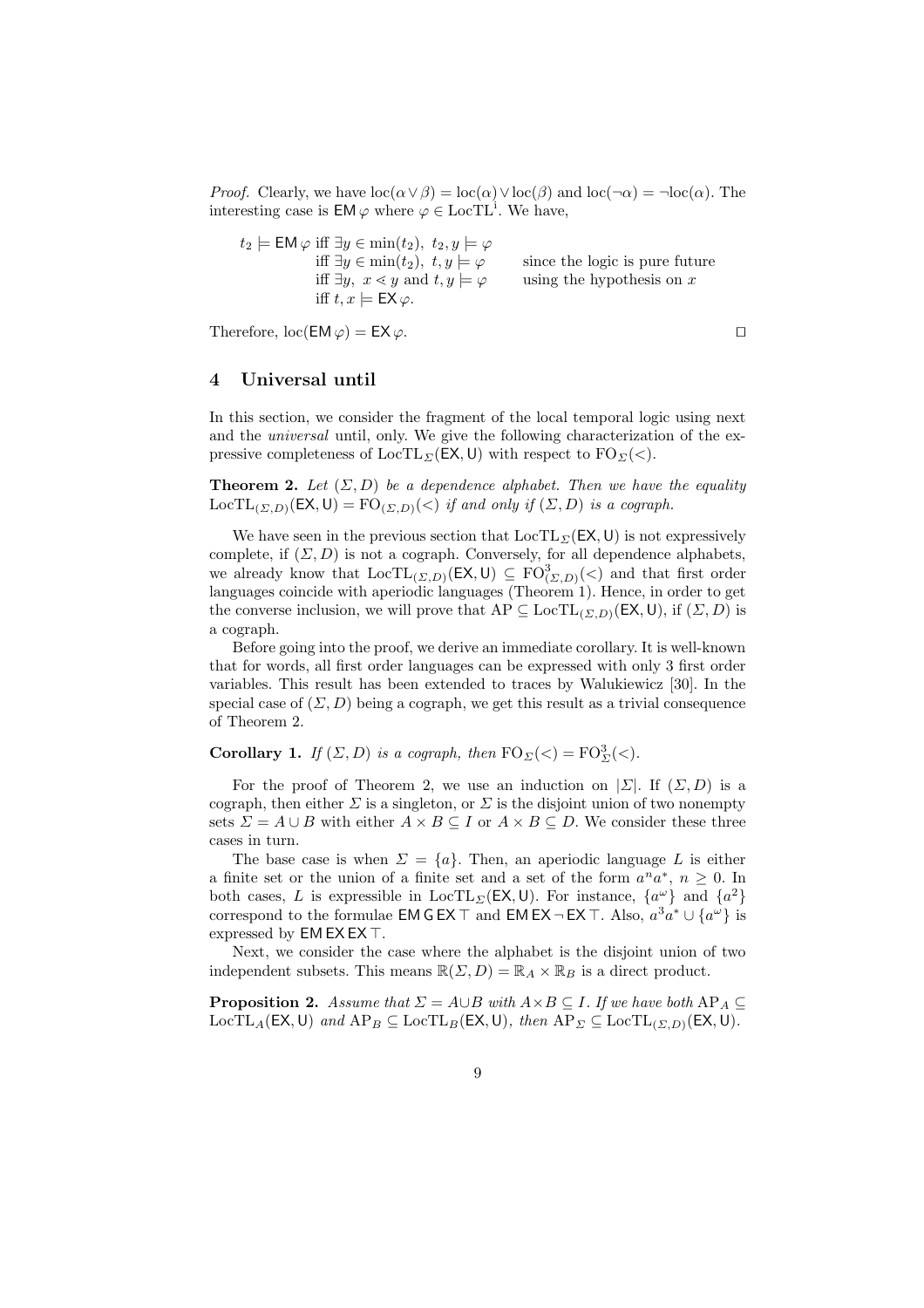*Proof.* Let  $L \subseteq \mathbb{R}$  be recognized by some morphism h from M to some finite aperiodic monoid  $S$ . We claim that  $L$  is a finite union of languages of the form  $(L_1 \cap \mathbb{R}_A) \cdot (L_2 \cap \mathbb{R}_B)$  where the languages  $L_i \subseteq \mathbb{R}$  are recognized by h.

Indeed, let  $x \in \mathbb{R}_A$ ,  $y \in \mathbb{R}_B$  with  $xy \in L$ . We prove that  $([x]_{\approx_h} \cap \mathbb{R}_A) \cdot ([y]_{\approx_h} \cap$  $\mathbb{R}_B$ )  $\subseteq$  L. Note that the claim follows from this fact since there are only finitely many  $\approx_h$ -classes.

let  $x' \in \mathbb{R}_A$  and  $y' \in \mathbb{R}_B$  with  $x \sim_h x'$  and  $y \sim_h y'$ . The cases x or y finite are simpler, hence we assume that both x and y are infinite. We have  $x = x_1 x_2 \cdots$ ,  $x' = x_1' x_2' \cdots, y = y_1 y_2 \cdots$  and  $y' = y_1' y_2' \cdots$  with  $h(x_i) = h(x_i')$  and  $h(y_i) = h(y_i')$ for all  $i \ge 1$ . Then,  $x'y' = (x'_1y'_1)(x'_2y'_2)\cdots \sim_h (x_1y_1)(x_2y_2)\cdots = xy \in L$ . Since L is recognized by h, we deduce that  $x'y' \in L$  which concludes the proof of the claim.

Now,  $(L_1 \cap \mathbb{R}_A) \cdot (L_2 \cap \mathbb{R}_B) = ((L_1 \cap \mathbb{R}_A) \cdot \mathbb{R}_B) \cap (\mathbb{R}_A \cdot (L_2 \cap \mathbb{R}_B))$ . Therefore, it remains to show that  $(L_1 \cap \mathbb{R}_A) \cdot \mathbb{R}_B$  is expressible in LocTL<sub> $\Sigma$ </sub>(EX, U). Since  $L_1$ is recognized by h, the language  $L_1 \cap \mathbb{R}_A$  is recognized by the restriction  $h \upharpoonright_{\mathbb{M}_A}$ . Hence,  $L_1 \cap \mathbb{R}_A \in AP_A \subseteq \text{LocTL}_A(\textsf{EX}, \textsf{U}).$ 

One can check by structural induction on the formula  $\varphi \in \mathsf{LocTL}_A^i(\mathsf{EX}, \mathsf{U})$ that for all  $t_1 \in \mathbb{R}_A$ ,  $x \in t_1$  and  $t_2 \in \mathbb{R}_B$ , we have  $t_1, x \models \varphi$  if and only if  $t_1t_2, x \models \varphi$ . Moreover,  $t_1 \models \mathsf{EM}\varphi$  if and only if  $t_1t_2 \models \mathsf{EM}(A \land \varphi)$  (recall that A stands for the formula  $\bigvee_{a \in A} a$ . Therefore,  $(L_1 \cap \mathbb{R}_A) \cdot \mathbb{R}_B$  is expressible in  $\mathrm{LocTL}_{\Sigma}(\mathsf{EX},\mathsf{U}).$ 

The last case and the most interesting one is when the dependence alphabet is the disjoint union of two fully dependent subsets:  $\Sigma = A \cup B$  with  $A \cap B = \emptyset$ and  $A \times B \subseteq D$ . In this case, the trace monoid M is the free product of the monoids  $\mathbb{M}_A$  and  $\mathbb{M}_B$ .

**Proposition 3.** Assume that  $\Sigma = A \cup B$  with  $A \cap B = \emptyset$  and  $A \times B \subseteq D$ . If we have both  $AP_A \subseteq LocTL_A(EX, U)$  and  $AP_B \subseteq LocTL_B(EX, U)$ , then  $AP_{\Sigma} \subseteq$  $LocTL_{(\Sigma,D)}(EX,U).$ 

Our proof is inspired by a technique introduced by Wilke [32] in order to show that aperiodic languages over words are expressible in LTL. Wilke used both an induction on the size of the alphabet and on the size of the recognizing semigroup. Here, we have chosen to skip the additional induction on the size of the semigroup needed to get a direct proof. Instead, we appeal to Kamp's Theorem in Lemma 6. This allows to keep our proof as simple as possible.

We use several splittings of languages in products. We shall use the following composition lemmas to get the expressibility of the products from the expressibility of their components. Note that, since aperiodic languages are closed under product, a consequence of our theorem is that the product of two languages expressible in local temporal logic is again expressible. But we are not able to prove this result directly and the following lemmas correspond to three very special cases where an easy proof can be given. We assume until the end of this section that  $\Sigma = A \cup B$  with  $A \cap B = \emptyset$  and  $A \times B \subseteq D$ .

**Lemma 3.** Let  $L \subseteq \mathbb{R}_A$  be a language expressible in  $LocTL_A(EX, U)$ . Then, the language  $(L \cap \mathbb{M}_A^+) \cdot (\min \subseteq B)$  is expressible in  $LocTL_{\Sigma}(\mathsf{EX},\mathsf{U}).$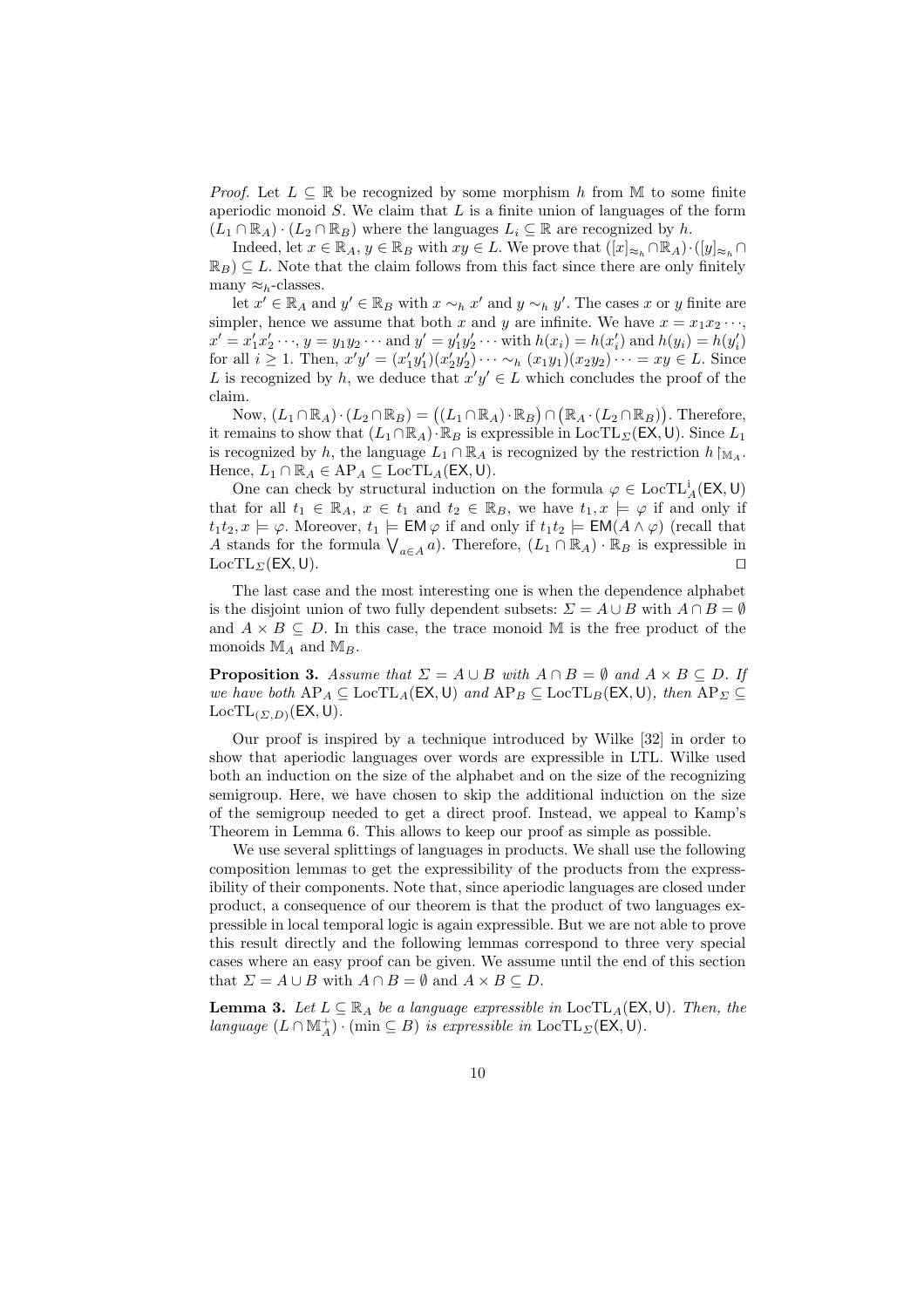*Proof.* Note that  $\mathbb{M}_{A}^{+} \cdot (\min \subseteq B) = \mathcal{L}(\text{EM } A)$  is expressible in LocTL<sub> $\Sigma$ </sub>(EX, U). Hence, Lemma 3 follows from the

Claim: For all  $\alpha \in \text{LocTL}_A(\text{EX}, \text{U})$  and  $\varphi \in \text{LocTL}_A^i(\text{EX}, \text{U})$ , there exist  $\widetilde{\alpha} \in$ <br>Let  $\mathbb{C}^{\text{EX}}$  then  $\alpha \in \mathbb{C}^{\text{EX}}$  and the function of the site of  $\alpha \in \mathbb{C}^{\text{M}}$ LocTL<sub>Σ</sub>(EX, U) and  $\widetilde{\varphi} \in \text{LocTL}_{\Sigma}^{i}(\mathsf{EX},\mathsf{U})$  such that for all  $t = t_1t_2$  with  $t_1 \in \mathbb{M}_A$ and min(t<sub>2</sub>)  $\subseteq$  B and all  $x \in t_1$ , we have  $t_1 \models \alpha$  if and only if  $t \models \tilde{\alpha}$  and  $t_1, x \models \varphi$  if and only if  $t, x \models \widetilde{\varphi}$ .

We proceed by structural induction on the formulae. As usual, the cases for disjunction and negation are trivial. Finally, it is easy to verify that  $EM\varphi =$  $\mathsf{EM}(A \wedge \varphi), \tilde{a} = a \text{ for } a \in A, \widetilde{\mathsf{EX} \varphi} = \mathsf{EX}(A \wedge \widetilde{\varphi}) \text{ and } \widetilde{\varphi \cup \psi} = (A \wedge \widetilde{\varphi}) \cup (A \wedge \widetilde{\psi}).$ We use A in the formulae above to insure that we stay inside  $t_1$ , even when evaluating the formulae in  $t$ .

**Lemma 4.** Let  $\alpha \in \text{LocTL}_A(\text{EX}, \mathsf{U})$ . The language  $(\max \subseteq B) \cdot \mathcal{L}_A(\alpha)$  is definable in  $LocTL_{\Sigma}$ (EX, U) by the formula

$$
(\mathbb{R}_A \wedge \alpha) \vee \mathsf{EMF}(B \wedge \neg \mathsf{EXF} B \wedge \mathrm{loc}(\alpha)).
$$

*Proof.* Note that  $(\max \subseteq B) \cdot \mathbb{R}_A = (\text{alpha } f \subseteq A)$ . Let  $t = t_1t_2$  with  $\max(t_1) \subseteq B$ and  $t_2 \in \mathcal{L}_A(\alpha)$ . If  $t_1 = 1$  then  $t = t_2 \in \mathbb{R}_A$  and  $t = t_2 \in \mathcal{L}_\Sigma(\alpha)$ . Now, assume that  $t_1 \neq 1$  and let  $y \in max(t_1)$ . Using Lemma 2 we deduce that  $t, y \models$  $B \wedge \neg$  EX F  $B \wedge \text{loc}(\alpha)$  and then,  $t \models \text{EMF}(B \wedge \neg \text{EXF } B \wedge \text{loc}(\alpha)).$ 

Conversely, the case  $t \in \mathbb{R}_A$  and  $t \in \mathcal{L}_{\Sigma}(\alpha)$  is simple. Next, assume that  $t, x \models F(B \land \neg EXFB \land \text{loc}(\alpha))$  for some  $x \in \text{min}(t)$ . Then,  $t = t_1t_2$  with  $\max(t_1) \subseteq B$  and  $t_2 \in \mathbb{R}_A$ . Let  $y \geq x$  be such that  $t, y \models B \land \neg$  **EXF**  $B \land \text{loc}(\alpha)$ , we deduce that  $y \in \max(t_1)$  and from Lemma 2 we obtain  $t_2 \models \alpha$ .

**Lemma 5.** Let  $L \subseteq \mathbb{R}$  be a language expressible in LocTL<sub> $\Sigma$ </sub>(EX, U). Then, the language  $(L \cap (\max \subseteq B)) \cdot \mathbb{R}_A$  is expressible in  $LocTL_{\Sigma}(\mathsf{EX}, \mathsf{U}).$ 

*Proof.* Note first that  $(\max \subseteq B) \cdot \mathbb{R}_A = (\text{alpha } \subseteq A)$  is expressible in LocTL $_{\Sigma}$ (EX, U). Hence, Lemma 5 follows from the

*Claim:* For all  $\alpha \in \text{LocTL}_{\Sigma}(\text{EX}, \text{U})$  and all  $\varphi \in \text{LocTL}_{\Sigma}^i(\text{EX}, \text{U})$ , there exist  $\widetilde{\alpha} \in \text{LocTL}_{\Sigma}(\text{EX},\text{U})$  and  $\widetilde{\varphi} \in \text{LocTL}_{\Sigma}^{1}(\text{EX},\text{U})$  such that for all  $t = t_1t_2$  with  $\max(t_1) \subseteq B$  and  $t_2 \in \mathbb{R}_A$  and all  $x \in t_1$ , we have  $t_1 \models \alpha$  if and only if  $t \models \widetilde{\alpha}$ and  $t_1, x \models \varphi$  if and only if  $t, x \models \tilde{\varphi}$ . We proceed by structural induction on the formulae. As usual, the cases for disjunction and negation are trivial. We have  $\tilde{a} = a$  for  $a \in \Sigma$ . Finally, it is easy to verify that  $\tilde{\mathsf{EM}}\varphi = \mathsf{EM}(\tilde{\varphi} \wedge \mathsf{F}B)$ ,  $\widetilde{\mathsf{EX}} \varphi = \mathsf{EX}(\widetilde{\varphi} \wedge \mathsf{F} B)$  and  $\varphi \cup \psi = \widetilde{\varphi} \cup (\widetilde{\psi} \wedge \mathsf{F} B)$ . We use  $\mathsf{F} B$  in the formulae above to insure that we stay inside  $t_1$ , even when evaluating the formulae in  $t$ . to insure that we stay inside  $t_1$ , even when evaluating the formulae in  $t$ .

We consider the set  $\Delta = \mathbb{M} \cup ((\text{alphinf } \nsubseteq A) \cap (\text{alphinf } \nsubseteq B))$ . Note that  $\Delta$  is expressible in  $LocTL<sub>\Sigma</sub>(EX, U)$  since it is characterized by alphabetic information. Each trace  $x \in \Delta$  has a unique (finite or infinite) factorization  $x = x_1 x_2 \cdots$  in nonempty finite traces alternating  $\mathbb{M}_{A}^{+}$  and  $\mathbb{M}_{B}^{+}$ .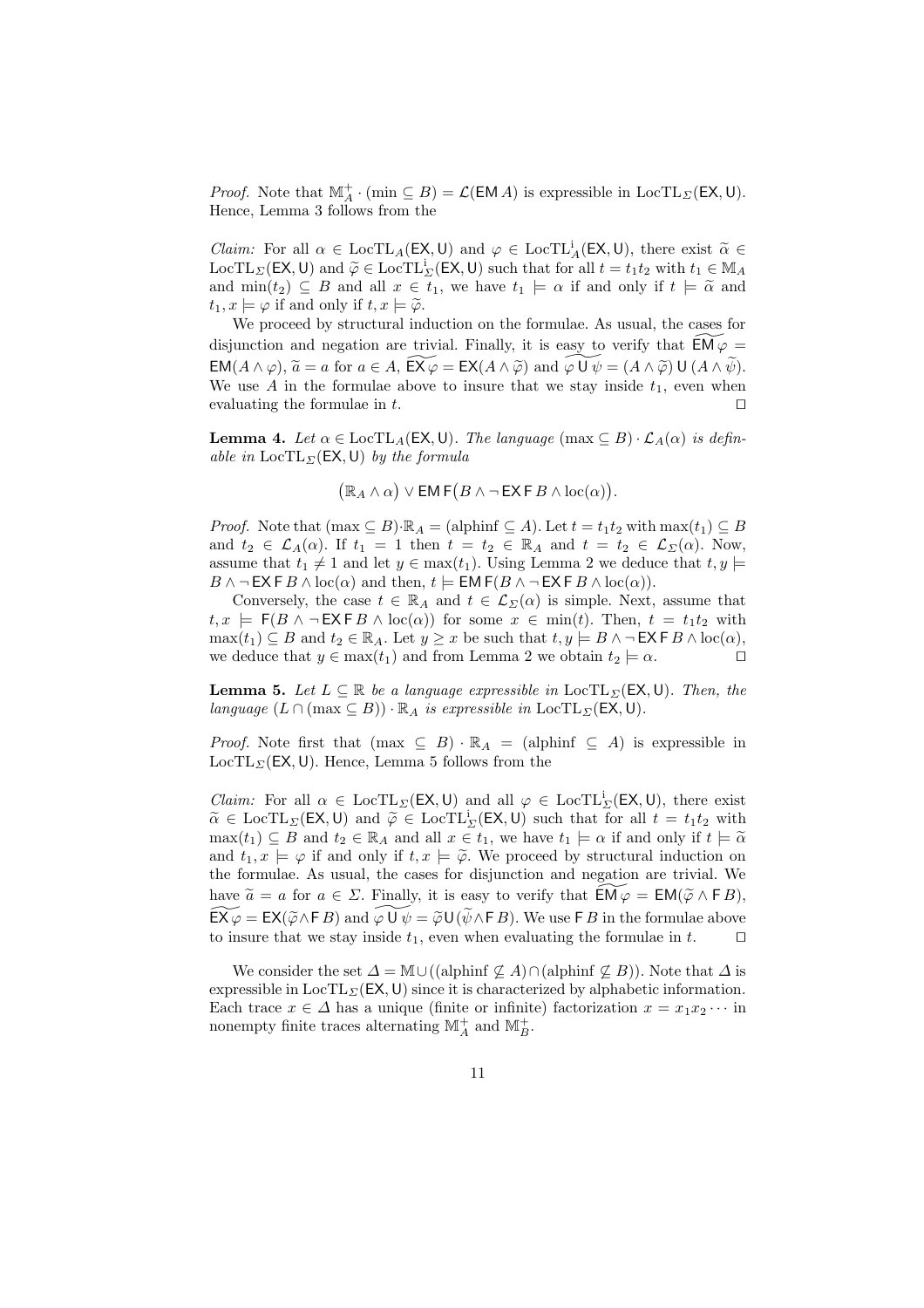Let  $h : \mathbb{M} \to S$  be a morphism to some finite aperiodic monoid S. Let  $T = h(\mathbb{M}^+)$  and let  $e: T^* \to S$  be the evaluation morphism. Using the unique factorization of elements  $x \in \Delta$ , we can define a mapping  $\sigma : \Delta \to T^\infty$  by  $\sigma(x) = h(x_1)h(x_2)\cdots$ . This mapping  $\sigma$  allows to reduce our problem to words over the alphabet T.

Recall that the syntax of the linear temporal logics  $LTL_T(XU)$  on words over the alphabet  $T$  is given by

$$
f ::= \bot \mid s \in T \mid \neg f \mid f \lor f \mid f \times U \, f.
$$

The semantics is defined as follows. Let  $t = t_0 t_1 \cdots \in T^{\infty}$  and let  $0 \leq i < |t|$ . Then,

$$
\begin{aligned} &t,i \models s && \text{if}~~t_i=s \\ &t,i \models \neg f && \text{if}~~t,i \not \models f \\ &t,i \models f \lor g && \text{if}~~t,x \models f \text{ or } t,x \models g \\ &t,i \models f \text{ XU} \ g && \text{if}~~\exists k,~i < k < |t| \text{ and } t,k \models g \text{ and } t,j \models f, \forall i < j < k. \end{aligned}
$$

A formula  $f \in \text{LTL}_T(\mathsf{XU})$  defines a language  $\mathcal{L}(f) = \{t \in T^\infty \mid t, 0 \models f\}.$  In the next lemma, we use Kamp's Theorem on words. More precisely, we use the following equality  $AP_T = FO_T(\langle) = LTL_T(XU)$  ([16, 11, 19, 25]).

**Lemma 6.** Let  $L \subseteq \mathbb{R}$  be recognized by h. Then,  $L \cap \Delta = \sigma^{-1}(K)$  for some language  $K \in T^{\infty}$  expressible in  $LTL_T(\mathsf{XU})$ .

*Proof.* Let  $K = [\sigma(L \cap \Delta)]_{\approx_e}$ . By definition, K is recognized by the evaluation morphism  $e$  to the aperiodic monoid  $S$ . Hence  $K$  is an aperiodic word language over T. Since  $AP_T = FO_T(\langle) = LTL_T(XU)$ , we deduce that K is expressible in LTL<sub>T</sub>(XU). Therefore, it remains to show that  $L \cap \Delta = \sigma^{-1}(K)$ . The inclusion  $L \cap \Delta \subseteq \sigma^{-1}(K)$  is clear.

For the converse inclusion, let  $y \in \sigma^{-1}(K)$ . There exists  $x \in L \cap \Delta$  such that  $\sigma(x) \approx_e \sigma(y)$ . Note that x is finite if and only if  $\sigma(x)$  is finite if and only if  $\sigma(y)$ is finite if and only if y is finite and in this case  $h(x) = e(\sigma(x)) = e(\sigma(y)) = h(y)$ . Therefore,  $y \approx_h x \in L$  and we deduce  $y \in L$ . Assume now that x and y are both infinite. Using the following claim we also have  $y \approx_h x$  and we deduce as above that  $y \in L$ .

*Claim:* Let  $x = x_1x_2 \cdots \in \mathbb{R}$  and  $y = y_1y_2 \cdots \in \mathbb{R}$  with  $x_i, y_i \in \mathbb{M}^+$ . If  $h(x_1)h(x_2)\cdots \approx_e h(y_1)h(y_2)\cdots$ , then  $x \approx_h y$ .

We have  $\approx_e=$   $\bigcup_{n>0} \sim_e^n$ . We prove the claim by induction on n. For the base case  $n = 1$  we have  $h(x_1)h(x_2)\cdots \sim_e h(y_1)h(y_2)\cdots$ . Then, there exist two sequences  $0 = i_0 < i_1 < \cdots$  and  $0 = j_0 < j_1 < \cdots$  such that  $e(h(x_{1+i_k})\cdots h(x_{i_{k+1}})) = e(h(y_{1+j_k})\cdots h(y_{j_{k+1}}))$  for all  $k \geq 0$ . We deduce that  $h(x_{1+i_k}\cdots x_{i_{k+1}})=h(y_{1+j_k}\cdots y_{j_{k+1}})$  for all  $k\geq 0$ . Therefore,  $x\sim_h y$ .

For the induction step, assume that  $h(x_1)h(x_2)\cdots \sim_e^n t \sim_e h(y_1)h(y_2)\cdots$  for some  $t = t_1 t_2 \cdots \in T^{\omega}$ . Since  $T = h(\mathbb{M}^+)$ , we find  $z = z_1 z_2 \cdots \in \mathbb{R}$  with  $z_i \in \mathbb{M}^+$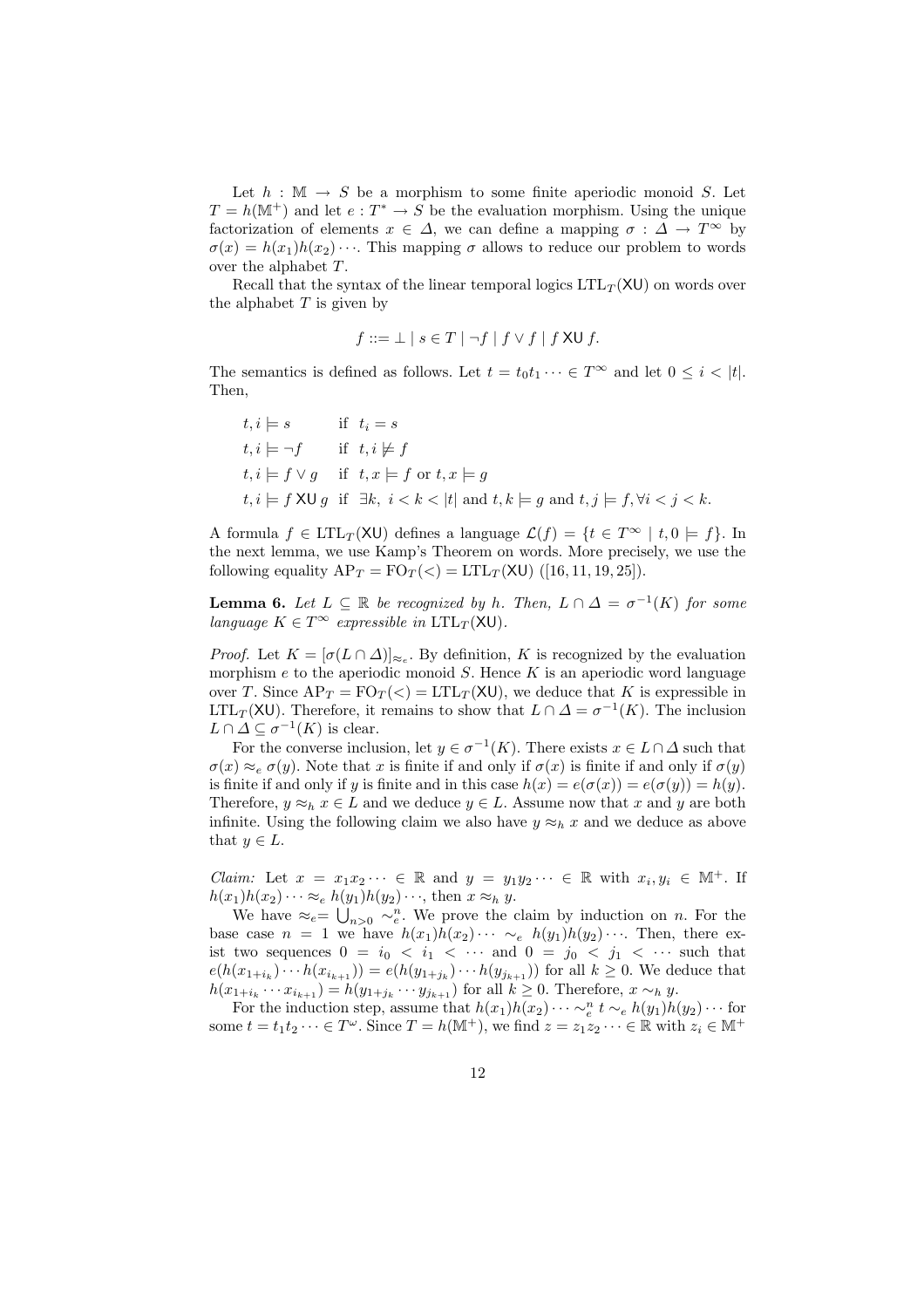and  $h(z_i) = t_i$  for all  $i > 0$ . By induction, we get  $x \approx_h z$  and using the case  $n = 1$  above we also have  $z \sim_h y$ . It follows  $x \approx_h y$  which proves the claim.

Note that, even if  $x, y \in \Delta$ , the intermediary trace z may not be in  $\Delta$ . This is why our claim has a stronger statement that the one that is actually used and which is simply  $\sigma(x) \approx_e \sigma(y) \Rightarrow x \approx_h y$  for all  $x, y \in \Delta$ .

In order to make use of the previous lemma, we need to lift through  $\sigma^{-1}$  and LTL formula over  $T$  to some local temporal formula. This is the purpose of the next lemma.

**Lemma 7.** Let  $f \in \text{LTL}_T(\mathsf{XU})$ . Then, the trace language  $\sigma^{-1}(\mathcal{L}(f))$  is express*ible in* LocTL<sub> $\Sigma$ </sub>(EX, U).

*Proof.* We show by structural induction on the formula  $f$  that there exists a formula  $\widetilde{f} \in \text{LocTL}_{\Sigma}(\mathsf{EX},\mathsf{U})$  such that  $\mathcal{L}(\widetilde{f}) \cap \Delta = \sigma^{-1}(\mathcal{L}(f))$ . Since  $\Delta$  is expressible in  $LocTL_{\Sigma}$ (EX, U), the lemma follows.

First,  $\widetilde{\perp} = \perp$ ,  $\widetilde{f \vee g} = \widetilde{f} \vee \widetilde{g}$ , and  $\widetilde{\neg f} = \neg \widetilde{f}$ . Now, we prove that

$$
\widetilde{f \times U} g = \mathsf{EM}(\Phi \cup \Psi)
$$

where

$$
\Phi = (A \wedge \mathsf{EX} A) \vee (B \wedge \mathsf{EX} B) \vee \mathsf{loc}(\widetilde{f})
$$

$$
\Psi = ((A \wedge \mathsf{EX} B) \vee (B \wedge \mathsf{EX} A)) \wedge \mathsf{loc}(\widetilde{g}).
$$

Let  $t \in \sigma^{-1}(\mathcal{L}(f \times \mathsf{U} g))$ . then,  $t \in \Delta$ . Let  $t = t_1 t_2 \cdots$  be its canonical factorization. There exists  $j > 1$  such that  $\sigma(t_j t_{j+1} \cdots) \models g$  and  $\sigma(t_i t_{i+1} \cdots) \models f$  for all  $1 < i < j$ . By induction, we deduce that  $t_i t_{i+1} \cdots \models \widetilde{g}$  and  $t_i t_{i+1} \cdots \models \widetilde{f}$  for all  $1 < i < j$ .

Let  $x \in \min(t_1)$ ,  $z \in \max(t_{i-1})$  and  $x \leq y < z$ . Clearly,  $t, z \models (A \land \textsf{EX } B) \lor \textsf{EX } B$  $(B \wedge$ **EX** A). Moreover from Lemma 2 we deduce that  $t, z \models \text{loc}(\widetilde{g})$ . Also, either y is not maximal in any  $t_k$  and we have  $t, y \models (A \wedge \mathsf{EX} A) \vee (B \wedge \mathsf{EX} B)$  or  $y \in \max(t_k)$ for some  $1 \leq k < j-1$  and by Lemma 2 we deduce that  $t, y \models \text{loc}(\widetilde{f})$ . Therefore,  $t, x \models \Phi \cup \Psi$  and  $t \models \mathsf{EM}(\Phi \cup \Psi)$ .

Conversely, let  $t = t_1t_2 \cdots \in \Delta$  and  $x \in \min(t)$  be such that  $t, x \models \Phi \cup \Psi$ . Let  $z \geq x$  be such that  $t, z \models \Psi$ . Then, there exists  $j > 1$  such that  $z \in \max(t_{j-1})$  and from Lemma 2, we deduce that  $t_j t_{j+1} \cdots \models \tilde{g}$  and by induction  $\sigma(t_j t_{j+1} \cdots) \models g$ . Now, for all  $1 < i < j$ , let  $y \in max(t_{i-1})$  with  $x \leq y$ . We also have  $y < z$  and from  $t, y \models \Phi$ , we deduce that  $t, y \models \text{loc}(f)$ . Using Lemma 2, we obtain  $t_i t_{i+1} \cdots \models f$ and by induction  $\sigma(t_i t_{i+1} \cdots) \models f$ . Therefore,  $\sigma(t) \models f \times U g$ .

It remains to deal with the case  $f = s$  with  $s \in T$ . We have  $\mathcal{L}(s) = sT^{\infty}$  and

$$
\sigma^{-1}(sT^\infty)=\varDelta\cap\Big((h^{-1}(s)\cap{\mathbb M}^+_A)(\min\subseteq B)\cup(h^{-1}(s)\cap{\mathbb M}^+_B)(\min\subseteq A)\Big).
$$

The language  $h^{-1}(s) \cap M_A^+$  is recognized by  $h \upharpoonright_{M_A}$  and is therefore an aperiodic language over  $\mathbb{R}_A$ . Since we have assumed  $AP_A \subseteq LocTL_A(\mathsf{EX}, \mathsf{U})$ , the language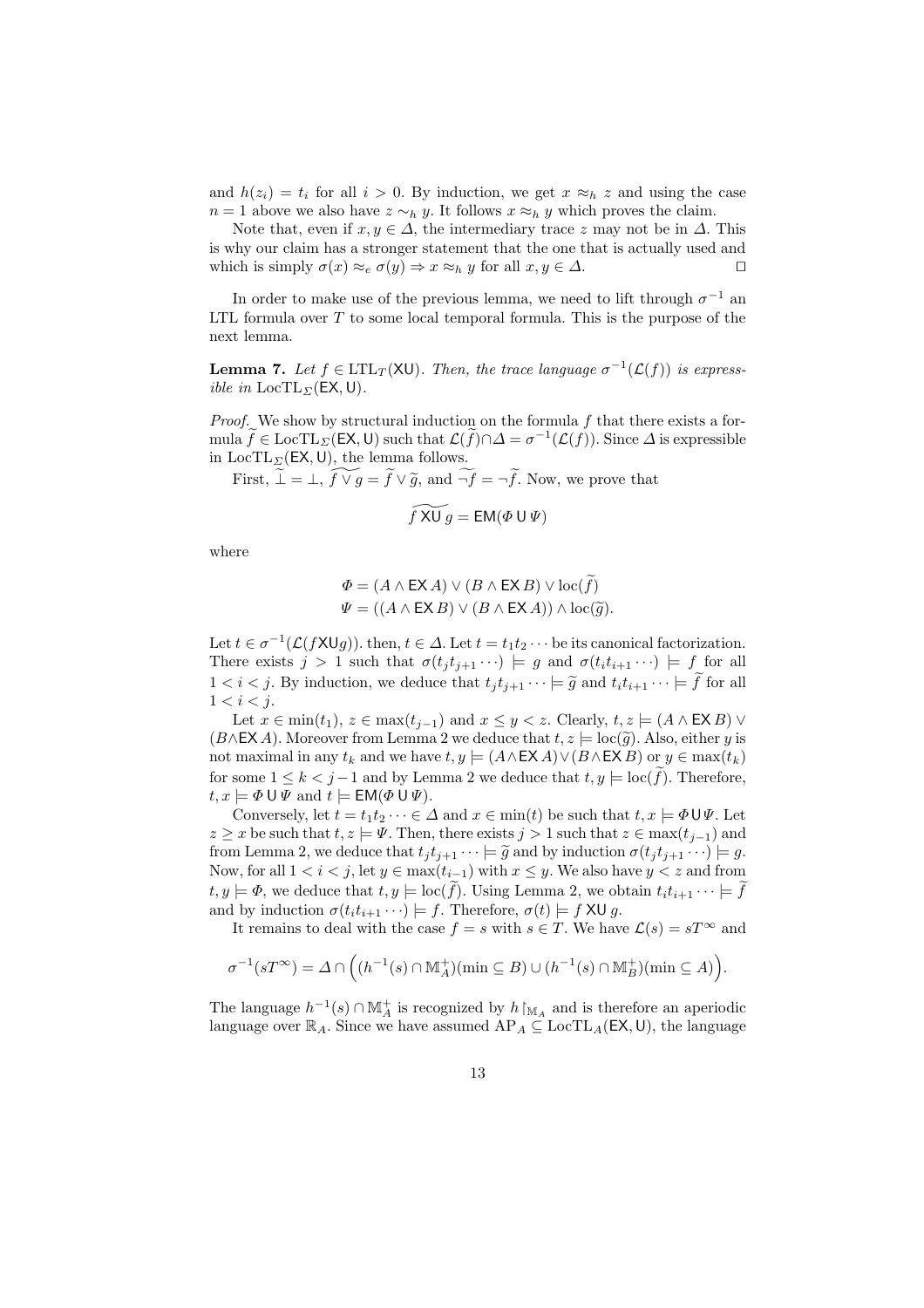$h^{-1}(s) \cap M_{A}^+$  is expressible in LocTL<sub>A</sub>(EX, U). Using Lemma 3, we deduce that  $(h^{-1}(s) \cap \mathbb{M}_A^+)(\min \subseteq B)$  is expressible in LocTL<sub> $\Sigma$ </sub>(EX, U). Similarly,  $(h^{-1}(s) \cap$  $M_B^+$ )(min  $\subseteq A$ ) is expressible in LocTL<sub> $\Sigma$ </sub>(EX, U) and we deduce that  $\sigma^{-1}(sT^{\infty})$ is expressible in LocTL<sub> $\Sigma$ </sub>(EX, U).

Now, we have all we need in hand to prove the main result of this section.

*Proof of Proposition 3* Let  $L \subseteq \mathbb{R}$  be recognized by the morphism h. Since  $\mathbb{R} = \Delta \cup (\text{alphinf} \subseteq A) \cup (\text{alphinf} \subseteq B)$ , we have

$$
L = (L \cap \Delta) \cup (L \cap (\text{alphinf} \subseteq A)) \cup (L \cap (\text{alphinf} \subseteq B)).
$$

From Lemmas 6 and 7, we deduce that  $L \cap \Delta$  is expressible in LocTL<sub> $\Sigma$ </sub>(EX, U). We claim that  $L \cap (\text{alphinf} \subseteq A)$  is a finite union of products of the form

 $(L_1 \cap (\max \subseteq B)) \cdot (L_2 \cap \mathbb{R}_A)$  where the languages  $L_1$ ,  $L_2$  are recognized by h. Let  $x \in (\max \subseteq B)$  and  $y \in \mathbb{R}_A$  with  $xy \in L$ . We prove that

 $([x]_{\approx_h} \cap (\max \subseteq B)) \cdot ([y]_{\approx_h} \cap \mathbb{R}_A) \subseteq L.$ 

Note that the claim follows from this fact since there are only finitely many classes and  $L \cap ( \text{alphinf} \subseteq A )$  is therefore the finite union of those products.

let  $x' \in (\max \subseteq B)$  and  $y' \in \mathbb{R}_A$  with  $x \sim_h x'$  and  $y \sim_h y'$ . The case y finite is simpler, hence we assume y infinite. We have  $y = y_1y_2 \cdots$ ,  $y' = y'_1y'_2 \cdots$  with  $h(y_i) = h(y'_i)$  for all  $i \ge 1$ . Then,  $x'y' = (x'y'_1)y'_2 \cdots \sim_h (xy_1)y_2 \cdots = xy \in L$ . Since L is recognized by h, we deduce that  $x'y' \in L$  which concludes the proof of the claim.

Since  $(\max \subseteq B) \subseteq \mathbb{M} \subseteq \Delta$ , we have  $L_1 \cap (\max \subseteq B) = (L_1 \cap \Delta) \cap (\max \subseteq B)$ B). Now,  $L_1$  is recognized by h and using Lemmas 6 and 7, we deduce that  $L_1 \cap \Delta$  is expressible in LocTL<sub> $\Sigma$ </sub>(EX, U). Finally, from Lemma 5 we deduce that  $(L_1 \cap (\max \subseteq B)) \cdot \mathbb{R}_A$  is expressible in LocTL<sub> $\Sigma$ </sub>(EX, U).

Now,  $L_2$  is recognized by h. Hence,  $L_2 \cap \mathbb{R}_A$  is recognized by  $h \upharpoonright_{\mathbb{M}_A}$  and is therefore an aperiodic language over  $\mathbb{R}_A$ . Since we have assumed AP<sub>A</sub> ⊆ LocTL<sub>A</sub>(EX, U),  $L_2 \cap \mathbb{R}_A$  is also expressible in LocTL<sub>A</sub>(EX, U). Using Lemma 4, we deduce that  $(\max \subseteq B) \cdot (L_2 \cap \mathbb{R}_A)$  is expressible in LocTL<sub> $\Sigma$ </sub>(EX, U).

Finally, the product  $(\max \subseteq B) \cdot \mathbb{R}_A$  is unambiguous, hence we have

$$
(L_1 \cap (\max \subseteq B)) \cdot (L_2 \cap \mathbb{R}_A) = (L_1 \cap (\max \subseteq B)) \cdot \mathbb{R}_A \cap (\max \subseteq B) \cdot (L_2 \cap \mathbb{R}_A).
$$

We deduce that  $(L_1 \cap (\max \subseteq B)) \cdot (L_2 \cap \mathbb{R}_A)$  is expressible in LocTL<sub> $\Sigma$ </sub>(EX, U). Therefore,  $L \cap (\text{alphinf} \subseteq A)$  is expressible in  $\text{LocTL}_{\Sigma}(\text{EX},\text{U})$ .

#### 5 Existential until

In this section, we consider the fragment of the local temporal logic using next and the existential until only. We prove the following characterization.

**Theorem 3.** Let  $(\Sigma, D)$  be a dependence alphabet. Then we have the equality  $LocTL_{(\Sigma,D)}(EX, EU) = FO_{(\Sigma,D)}(\langle)$  if and only if  $(\Sigma, D)$  is a cograph.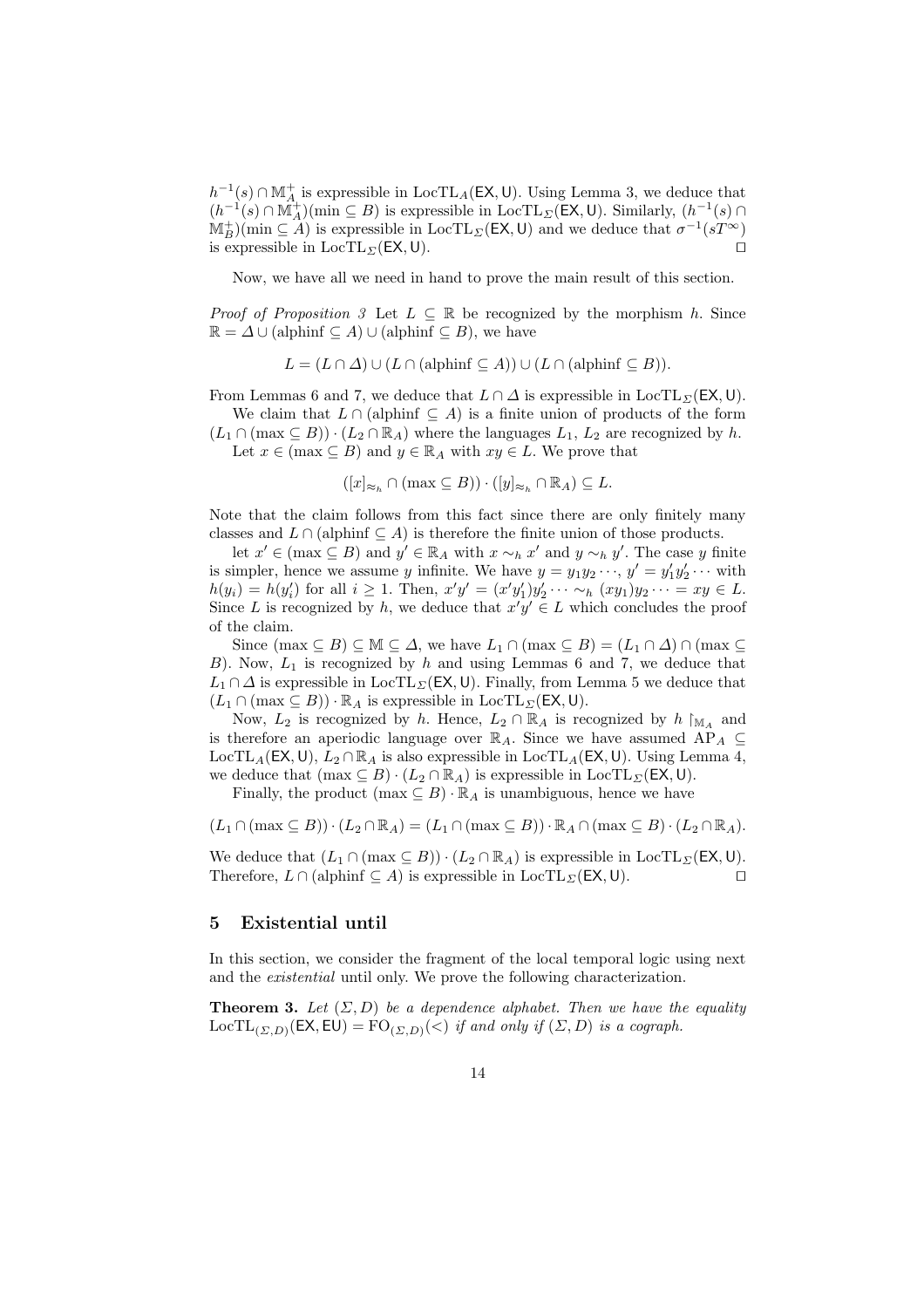

Fig. 1. The dependence alphabet  $(\Sigma, D)$  and some traces.

We have seen in Section 3 that  $LocTL_{\Sigma}$ (EX, EU) is not expressively complete, if  $(\Sigma, D)$  is not a cograph. Conversely, The proofs of Propositions 2 and 3 can be carried out with slight modifications using the existential until instead of the universal until. Therefore, we get  $\mathrm{FO}_{(\Sigma,D)}(<) = \mathrm{AP} \subseteq \mathrm{LocTL}_{(\Sigma,D)}(\mathsf{EX}, \mathsf{EU})$  if  $(\Sigma, D)$  is a cograph. The difficulty with the existential until is that we do not get the converse inclusion for free as with the universal until. Indeed, the semantics of existential until is given by a monadic second order formula since it claims the existence of some path in the trace. This MSO formula can be expressed in first order, if  $(\Sigma, D)$  is a cograph. This is certainly not true for arbitrary dependence alphabet:

#### **Proposition 4.** In general, LocTL<sub>(Σ,D)</sub>(EU)  $\nsubseteq$  FO<sub>(Σ,D)</sub>(<).

*Proof.* Let  $\Sigma = \{a, b, c, d, e, f, g, h\}$  and let  $(\Sigma, D)$  be the dependence alphabet  $(\Sigma, D)$  depicted in Figure 1. Let  $t = bdegach f \in M$  and let  $\varphi = (a \vee b \vee c \vee d)$  EUG b (Note that  $\mathsf{G}\varphi = \neg(\top \mathsf{EU} \neg \varphi)$ ). Then, it is easy to verify that  $aht^n b^\omega \models \mathsf{EM}\varphi$ if and only if n is even. Hence, we have  $aht^*b^{\omega} \cap \mathcal{L}(\text{EM }\varphi) = ah(t^2)^*b^{\omega}$ . Since t is connected and primitive, by Proposition 1 the trace language  $t^*$  is aperiodic. Therefore, the language  $aht^*b^{\omega}$  is aperiodic as well. Now, aperiodic languages are closed under arbitrary quotients, hence using again Proposition 1 we deduce that  $ah(t^2)^*b^{\omega}$  is not aperiodic. Since aperiodic languages are closed under intersection, it follows that  $\mathcal{L}(\mathsf{EM}\,\varphi)$  is not aperiodic. Therefore, LocTL<sub>(Σ,D)</sub>(EU)  $\nsubseteq$  $FO_{(\Sigma,D)}(<)$  for the dependence alphabet of Figure 1.

Note that, by considering traces of the form  $aht^*b$ , we get the same result for finite traces.  $\Box$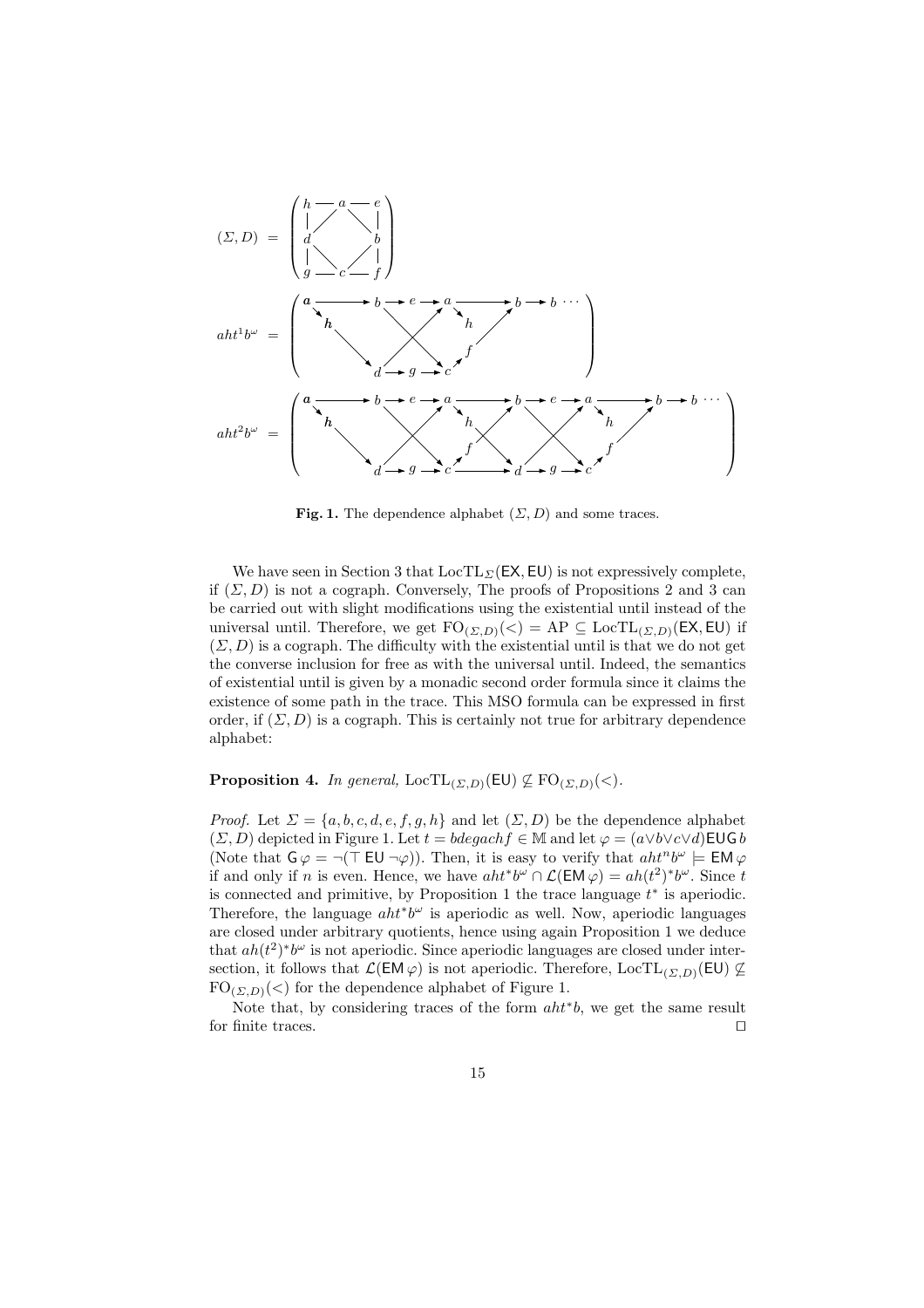The key result for showing that  $LocTL_{(\Sigma,D)}(EX, EU) \subseteq FO_{(\Sigma,D)}(\langle),$  if the dependence alphabet is a cograph, is to express in  $FO_\Sigma(\langle)$  the existence of a path satisfying some first order formula. Let  $\varphi(z)$  be a first order formula with z as only free variable and let  $C \subseteq \Sigma$ . We define the second order formula  $\text{Path}_{\mathcal{C}}^{\varphi}(x, y)$  which mainly claims the existence of a path from x to y satisfying  $\varphi$  by

$$
x \le y \land (\forall z, x \le z \le y \Rightarrow \lambda(z) \in C) \land \exists X,
$$
  
\n
$$
x \in X \land (\forall z \in X, \varphi(z)) \land (\forall z \in X, z < y \Rightarrow \exists z' \in X, z < z' \le y).
$$

**Lemma 8.** Let  $(\Sigma, D)$  be a dependence alphabet and let  $C \subseteq \Sigma$ . If  $(C, D)$ is a cograph, then there exists a first order formula semantically equivalent to Path $_{C}^{\varphi}(x,y)$  on  $\mathbb{R}(\Sigma,D)$ .

*Proof.* If  $(C, D)$  is a cograph, then either C is a singleton, or C is the disjoint union of two nonempty sets  $C = A \cup B$  with either  $A \times B \subseteq I$  or  $A \times B \subseteq D$ . We consider these three cases in turn. Note that for all subset  $A \subseteq C$ ,  $(A, D)$  is a cograph too.

First, assume that  $C \times C \subseteq D$ , which is in particular the case when C is a singleton. Then,  $\text{Path}_{\mathcal{C}}^{\varphi}(x, y)$  is semantically equivalent to the first order formula

$$
x \le y \land (\forall z, x \le z \le y \Rightarrow \lambda(z) \in C) \land (\forall z, x \le z \le y \Rightarrow \varphi(z)).
$$

Next, Assume that  $C = A \cup B$  with  $A \times B \subseteq I$ . Then, we have

$$
\text{Path}_{C}^{\varphi}(x,y)=\text{Path}_{A}^{\varphi}(x,y)\vee\text{Path}_{B}^{\varphi}(x,y).
$$

Finally, we consider the more interesting case  $C = A \cup B$  with  $A \cap B = \emptyset$  and  $A \times B \subseteq D$ . Then, we have

$$
\begin{aligned} \operatorname{Path}_{C}^{\varphi}(x,y) &= \operatorname{Path}_{A}^{\varphi}(x,y) \lor \operatorname{Path}_{B}^{\varphi}(x,y) \lor \\ (x \leq y \land (\forall z,x \leq z \leq y \Rightarrow \lambda(z) \in C) \land \Phi_{1}(x,y) \land \Phi_{2}(x,y) \land \Phi_{3}(x,y)) \end{aligned}
$$

where the formulae  $\Phi_i(x, y)$  are defined below. We give simultaneously pictures that should help understanding the formulae. The vertical lines in the pictures indicate a separation between factors from  $\mathbb{M}_A^+$  and factors from  $\mathbb{M}_B^+$ .

| $\overline{z}$ = $\overline{z}$ = $\overline{x}'$ =                                                                                                                                                                                                                                         |  |                                                                                                                                                                                                                                                                                                                             |  |  |
|---------------------------------------------------------------------------------------------------------------------------------------------------------------------------------------------------------------------------------------------------------------------------------------------|--|-----------------------------------------------------------------------------------------------------------------------------------------------------------------------------------------------------------------------------------------------------------------------------------------------------------------------------|--|--|
| $\varPhi_1(x,y) = \exists x', \left( \begin{matrix} x \leq x' < y,\\ \wedge \; [\operatorname{Path}_A^{\varphi}(x,x') \vee \operatorname{Path}_B^{\varphi}(x,x'))\\ \wedge \; \exists u, x' < u \leq y \wedge (\lambda(u) \in A \Leftrightarrow \lambda(x') \notin A) \end{matrix} \right)$ |  |                                                                                                                                                                                                                                                                                                                             |  |  |
|                                                                                                                                                                                                                                                                                             |  | $\varPhi_2(x,y)=\exists y', \left( \begin{matrix} x < y' \leq y,\\ \wedge \; \left( \operatorname{Path}_A^{\varphi}(y',y) \vee \operatorname{Path}_B^{\varphi}(y',y) \right) \\ \wedge \; \exists u, x \leq u \lessdot y' \wedge \left( \lambda(u) \in A \Leftrightarrow \lambda(y') \notin A \right) \end{matrix} \right)$ |  |  |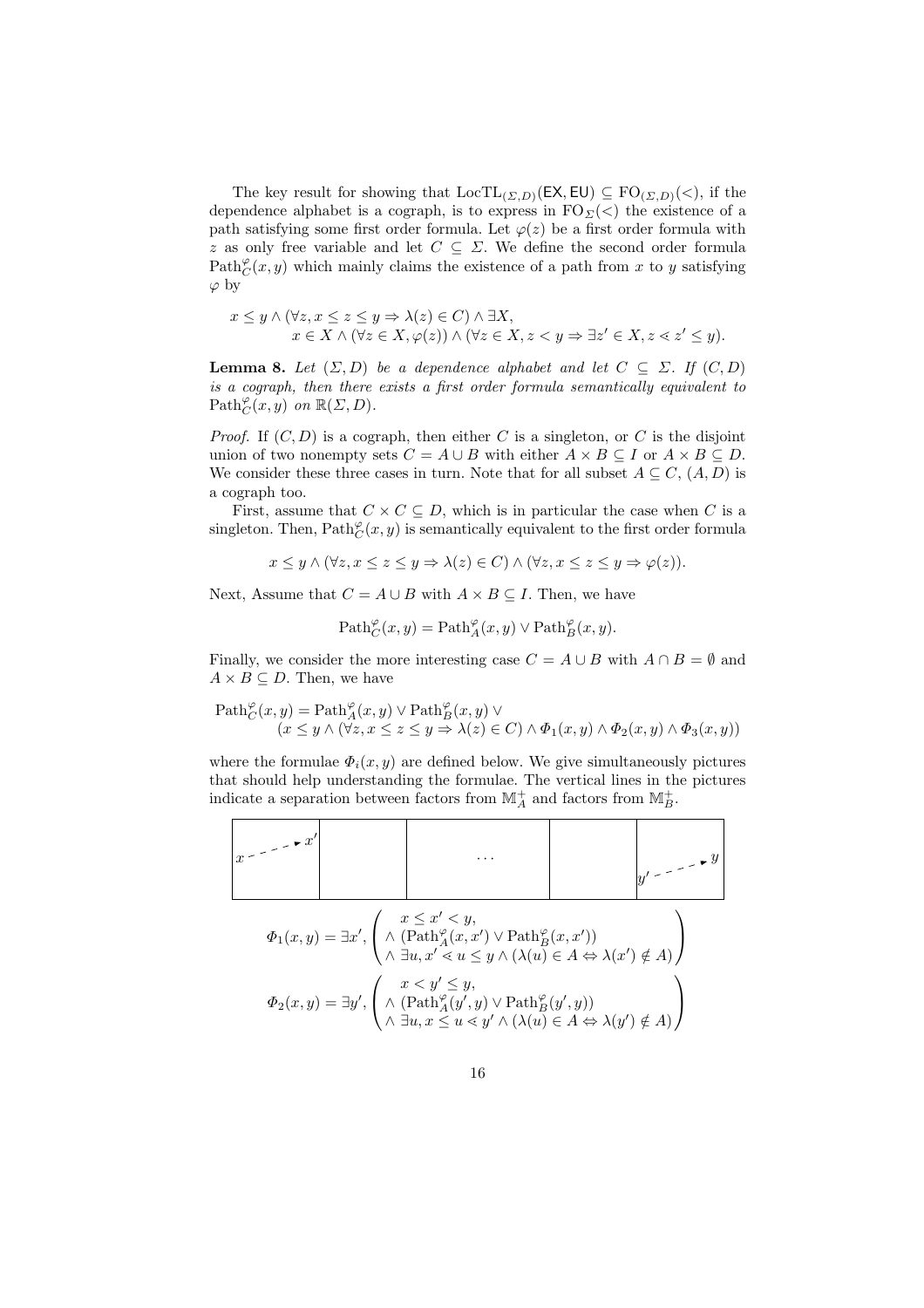$$
x' \qquad \dots \qquad y'' \qquad \dots \qquad y
$$
\n
$$
\Phi_3(x, y) = \forall x' \forall y', \left( \begin{array}{c} (x \leq x' < y' \leq y) \land \neg(x' < y') \\ \land (\lambda(x') \in A \Leftrightarrow \lambda(y') \in A) \\ \land (\forall u, x' < u < y' \Rightarrow (\lambda(u) \in A \Leftrightarrow \lambda(x') \notin A)) \end{array} \right)
$$
\n
$$
\Rightarrow \left( \exists x'' \exists y'', x' < x'' \leq y'' \leq y' \land (\text{Path}_{A}^{\varphi}(x'', y'') \lor \text{Path}_{B}^{\varphi}(x'', y'')) \right) \Box
$$

From this lemma, we immediately deduce the desired result.

**Proposition 5.** If the dependence alphabet is a cograph, then the existential modalities EU and ES can be expressed in  $\mathrm{FO}_{\Sigma}(<)$ .

Proof. Follows directly from the Lemma 8 since we have

$$
t, x \models \varphi \text{ EU } \psi \text{ iff } t, x \models \psi \text{ or } \exists y, \text{Path}_{\Sigma}^{\varphi}(x, y) \text{ and } \exists z, y \lessdot z \text{ and } t, z \models \psi
$$
  

$$
t, x \models \varphi \text{ ES } \psi \text{ iff } t, x \models \psi \text{ or } \exists y, \text{Path}_{\Sigma}^{\varphi}(y, x) \text{ and } \exists z, z \lessdot y \text{ and } t, z \models \psi \text{ } \Box
$$

The logic TLC introduced in [2] uses EX, EY, the existential versions EU and ES of until and since and two additional modalities  $\text{Eco }\varphi$  claiming that  $\varphi$ holds for some vertex that is concurrent with the current one; and  $EG\varphi$  claiming the existence of some maximal path starting from the current vertex such that  $\varphi$  holds everywhere along this path. EX, EY and Eco are clearly first order modalities, while EU, ES and EG are in general only (monadic) second order. But, using the technique of Lemma 8 and Proposition 5 one can show that EG is expressible in first order, if the dependence alphabet is a cograph.

**Proposition 6.** Let  $(\Sigma, D)$  be a dependence alphabet which is a cograph. Then,  $\text{TLC}(\Sigma, D) \subseteq \text{FO}_{(\Sigma, D)}(<).$ 

#### 6 Complexity

In this section, we show that the satisfiability problem for local temporal logics is PSPACE-complete. The PSPACE-hardness is a consequence of the PSPACEhardness for words. For TLC the inclusion in PSPACE has been shown in [2]. In order to prove that our problem is still in PSPACE, we have to deal with the universal until–operator which we have introduced here. For this, we associate with each initial formula  $\alpha$  an alternating automaton that accepts all linearizations of finite and infinite traces that model  $\alpha$ . Here, we describe the construction for the pure future local temporal logic  $LocTL<sub>\Sigma</sub>(EX, U)$ . Basically we follow the ideas for the usual translation from LTL formulae over words to alternating automata [28].

Let  $\alpha \in \text{LocTL}_{\Sigma}(\text{EX},\text{U})$ . Without loss of generality, we assume that the negations in  $\alpha$  are only over formulae of the form  $\mathsf{EM}\varphi$  or  $b$  or  $\mathsf{EX}\varphi$  or  $\varphi\mathsf{U}\psi$ .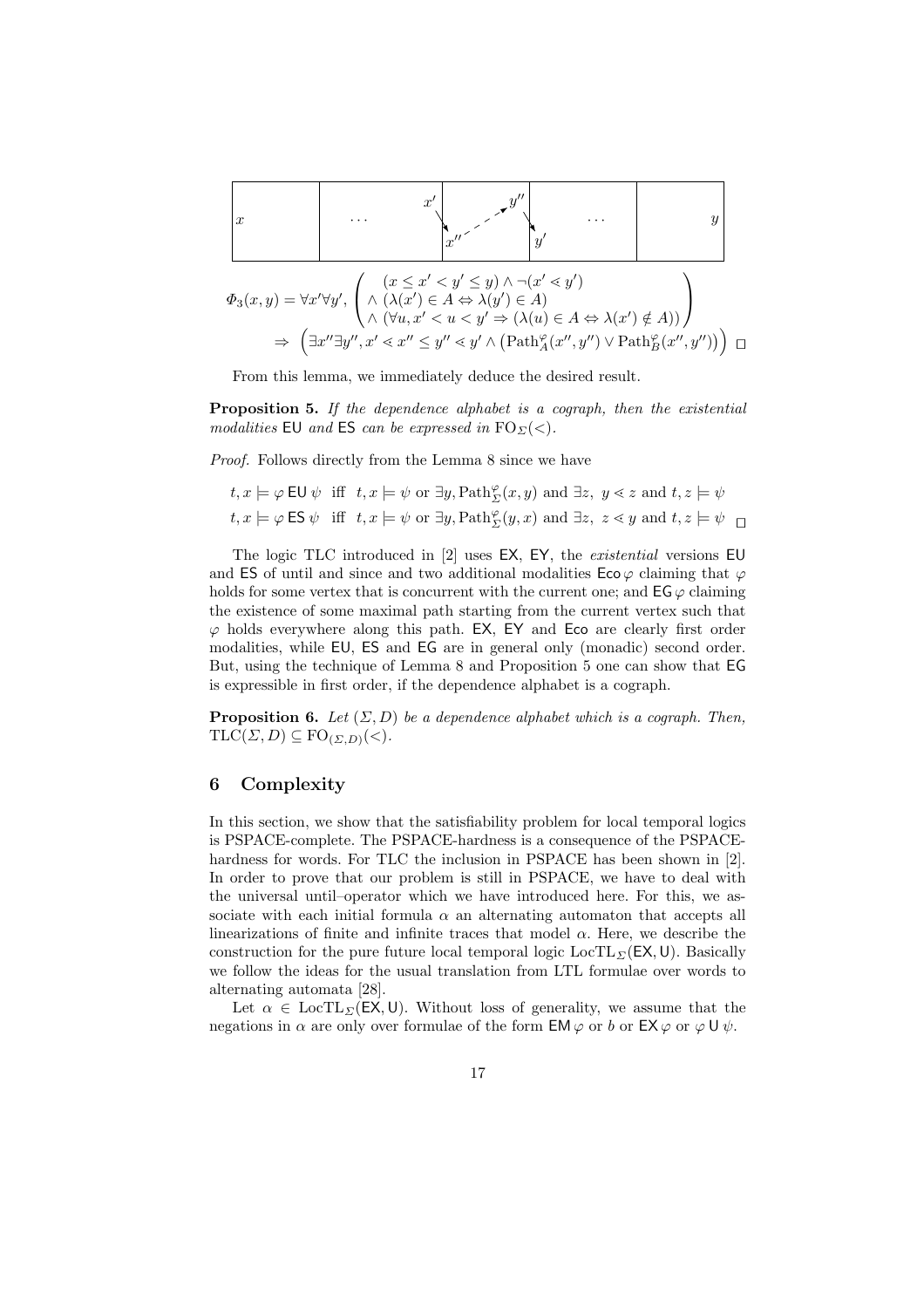$Q_1 = \{\xi \mid \xi \text{ is a subformula of } \alpha \text{ of the form } \text{EM} \varphi \text{ or } b \text{ or } \text{EX} \varphi \text{ or } \varphi \cup \psi\}$  $Q_2 = \{(D(b), \text{EM}\,\varphi) \mid \text{EM}\,\varphi \in Q_1 \text{ and } b \in \varSigma\}$  $Q_3 = \{(D(b), D(B), \mathsf{EX}_{\varphi}) \mid \mathsf{EX}_{\varphi} \in Q_1 \text{ and } b \in \varSigma, B \subseteq \varSigma, \{b\} \cup B \text{ connected}\}\$  $Q_4 = \{(D(A), D(B), \varphi \cup \psi) \mid \varphi \cup \psi \in Q_1 \text{ and } A, B \subseteq \varSigma, A \cup B \text{ connected }\}$ 

**Table 1.** States of the alternating automaton  $A_{\alpha}$ .

We define  $Q = Q_1 \cup Q_2 \cup Q_3 \cup Q_4$  according to Table 1 and we let  $\overline{Q}$  =  ${\lceil \neg p \mid p \in Q}$ . We construct an alternating automaton  $A_{\alpha}$  where the state set is  $Q' \cup \overline{Q'}$  with  $Q' = Q_2 \cup Q_3 \cup Q_4$ . However, the larger set Q is used to define the transition relation in a convenient way.

For the states in  $Q_2$ ,  $Q_3$ , and  $Q_4$  we give a global semantics by defining  $t \models q$ for  $t = [V, \leq, \lambda] \in \mathbb{R}$  and  $q \in Q_2 \cup Q_3 \cup Q_4$  as follows.

$$
t \models (D(b), \text{EM}\,\varphi) \quad \text{if } \exists x \text{ minimal, } \lambda(x) = a, D(a) = D(b), t, x \models \varphi
$$
  

$$
t \models (D(b), D(B), \text{EX}\,\varphi) \quad \text{if } \exists x \text{ minimal, } \lambda(x) = a, a \in D(b) \setminus D(B), t, x \models \varphi
$$
  

$$
t \models (D(A), D(B), \varphi \cup \psi) \text{ if } \exists z, t, z \models \psi, \forall y < z : t, y \models \varphi,
$$
  

$$
\exists y \le z : \lambda(y) \in D(A), \forall y \le z : \lambda(y) \notin D(B)
$$

It is clear that some states in  $Q_3$  and  $Q_4$  can never been satisfied. For example, this happens if  $D(b) \setminus D(B) = \emptyset$  in  $Q_3$ , and similarly, if  $D(A) \setminus D(B) = \emptyset$ in  $Q_4$ . Thus, all these states can be replaced by the symbol ⊥. Moreover, some states can also be identified. We have not done it explicitly since this would lead to more case distinctions in the formulae below and hence to a more complicated reading. We shall come to this point in Remark 1.

The set of positive boolean combinations of elements in a set  $Z$  is denoted  $\mathbb{B}^{+}(Z)$ . Recall that  $\alpha$  is a boolean combination of **EM**-formulae and, by the semantics above, we have  $\mathsf{EM}\,\varphi = \bigvee_{b \in \Sigma}(D(b), \mathsf{EM}\,\varphi)$ . Hence,  $\alpha$  is equivalent to some  $\alpha' \in \mathbb{B}^+(Q' \cup \overline{Q'})$ , which becomes the initial condition of  $\mathcal{A}_{\alpha}$ .

The extended transition function is a mapping  $\delta : \mathbb{B}^+(Q \cup \overline{Q}) \times \Sigma \to \mathbb{B}^+(Q \cup \overline{Q})$  $\overline{Q}$ ). The actual transition function of  $\mathcal{A}_{\alpha}$  is the restriction of  $\delta$  to  $(Q' \cup \overline{Q'}) \times \Sigma$ . As usual, we define  $\delta$  inductively. For  $f, g \in \mathbb{B}^+(Q \cup \overline{Q})$ ,  $p \in Q$  and  $a \in \Sigma$  we define

$$
\begin{array}{rcl}\n\delta(f \vee g, a) & = & \delta(f, a) \vee \delta(g, a) \\
\delta(f \wedge g, a) & = & \delta(f, a) \wedge \delta(g, a) \\
\delta(\neg p, a) & = & \delta(p, a)\n\end{array}
$$

where  $\widetilde{f \vee g} = \widetilde{f} \wedge \widetilde{g}$  and  $\widetilde{f \wedge g} = \widetilde{f} \vee \widetilde{g}$ , for  $f, g \in \mathbb{B}^+(Q \cup \overline{Q})$ ; and  $\widetilde{p} = \neg p$  and  $\widetilde{\neg p} = p$  for  $p \in Q$ .

The simplest case for the transition function is when the state is a subformula of the form  $b \in \Sigma$  and we read a letter  $a \in \Sigma$ :

$$
\delta(b, a) = \begin{cases} \top & \text{if } a = b, \\ \bot & \text{if } a \neq b. \end{cases}
$$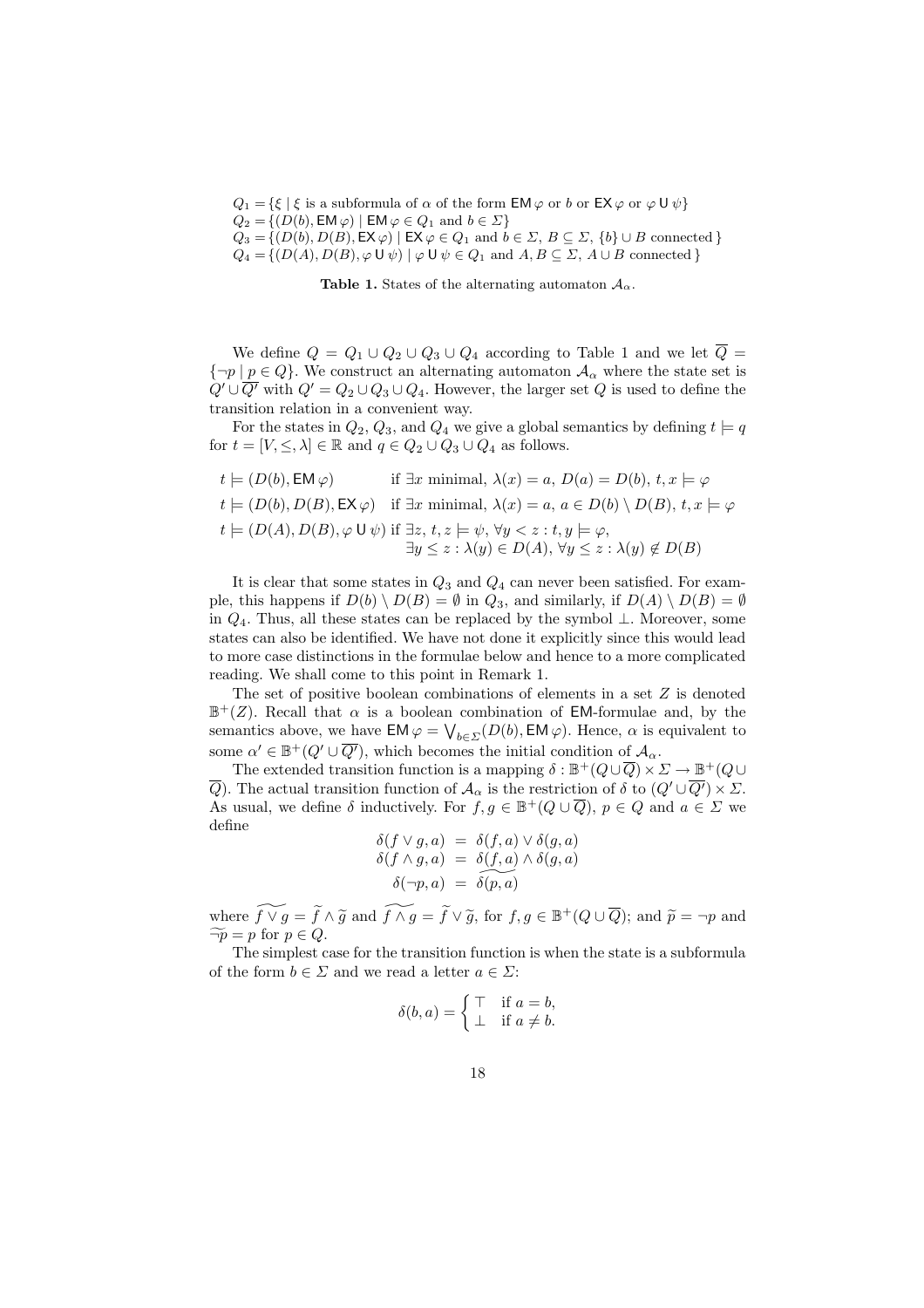Transitions for **EM**  $\varphi$  and  $a \in \Sigma$ :



A transition from state  $EM\varphi$  only occurs on the first position of the word and looks for a minimal vertex x in the associated trace satisfying  $\varphi$ . Since this minimal vertex needs not be the first letter of the word, we may have to skip some letters independent from x before starting the verification of  $\varphi$ . For this, we guess the set  $D(b)$  of letters that depend on x and we skip letters that are not in  $D(b)$ . When we start the verification of  $\varphi$ , we have to check that our guess was correct  $(D(a) = D(b)).$ 

#### Transitions for  $EX \varphi$  and  $a \in \Sigma$ :

$$
\delta(\mathsf{EX\,} \varphi, a) = (D(a), \emptyset, \mathsf{EX\,} \varphi).
$$



A transition from state  $EX \varphi$  looks in the associated trace for an immediate successor of the current vertex satisfying  $\varphi$ . This immediate successor has to be labeled with a letter dependent on the label (say  $b$ ) of the current vertex. In a state  $(D(b), D(B), EX \varphi)$ , the alphabetic components allow to check this fact. Since this immediate successor needs not be the next letter in the word that is dependent on b, we may have to skip some letters before starting the verification of  $\varphi$ . Once some letters have been skipped, all dependent letters have to be skipped as well. The second component of  $(D(b), D(B), \mathsf{EX}_{\varphi})$  remembers the letters that have to be skipped.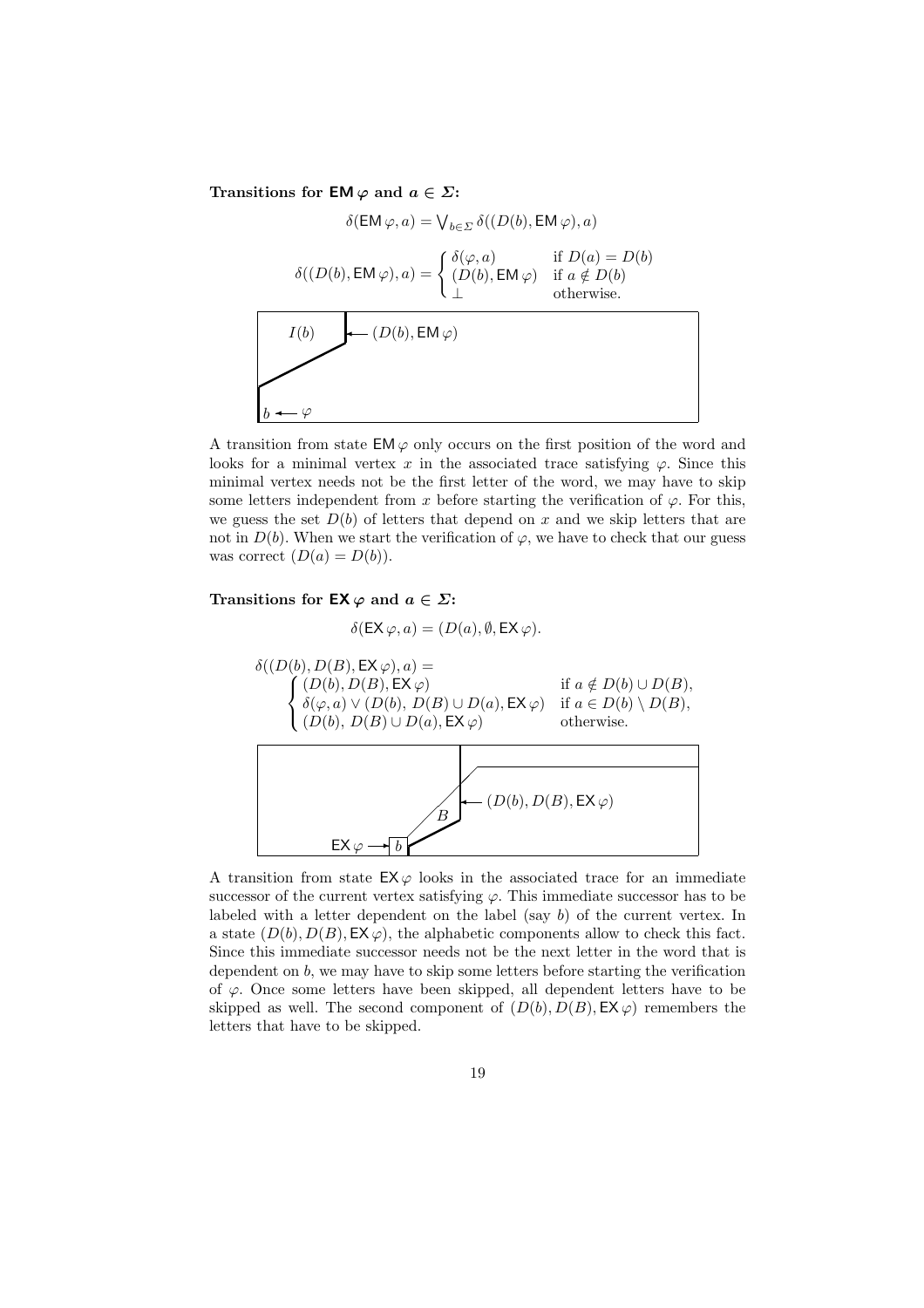#### Transitions for  $\varphi \mathsf{U} \psi$  and  $a \in \Sigma$ :



In order to check that  $\varphi \cup \psi$  holds at the current vertex (say x), we have to move forward in the word until we find some vertex (say  $z$ ) causally in the future of x that satisfies  $\psi$ . The first two components of  $(D(A), D(B), \varphi \cup \psi)$  gives the letters that must be causally in the future of  $x$ . Hence, if we read a letter that is not in  $D(A \cup B)$ , we just skip it and continue to move forward. Otherwise, we guess whether the letter will be causally in the past of  $z$  or not. If yes, then we have to check that  $\varphi$  holds. If no, then we have to remember the letter to make sure that  $z$  will not be in its causal future. This is the purpose of the second component in a state  $(D(A), D(B), \varphi \cup \psi)$ . At some point, we have to check that  $\psi$  holds when reading a letter in  $D(A) \setminus D(B)$  which ensures that z is causally in the future of x and that we have checked  $\varphi$  for all vertices causally between  $x$  and  $z$ .

Acceptance condition. The automaton that we construct is *very weak* meaning that there is a partial order on states such that the transition function is non-increasing. The order is defined first by the subformulae ordering and second by the reverse containment ordering on the subalphabets. The non increasing property is clear from the definition of the transition function.

Since the automaton is very weak, on each infinite branch of a run, the state is ultimately constant, called its ultimate state. For a finite branch its ultimate state is the last state. The branch is accepting if its ultimate state is not in  $Q'$  since these states represent obligations that have to be fulfilled eventually. Therefore, the co-Büchi acceptance condition is given by the set  $Q'$  and the equivalent Büchi acceptance condition is given by  $\overline{Q'}$ . Note that  $\overline{Q'}$  is also the set of final states used to accept finite traces.

**Proposition 7.** The automaton  $A_{\alpha}$  accepts the word language

$$
\mathcal{L}(\mathcal{A}_{\alpha}) = \{ w \in \Sigma^{\infty} \mid [w] \models \alpha \},
$$

where [w] denotes the trace associated with the word  $w \in \Sigma^{\infty}$ .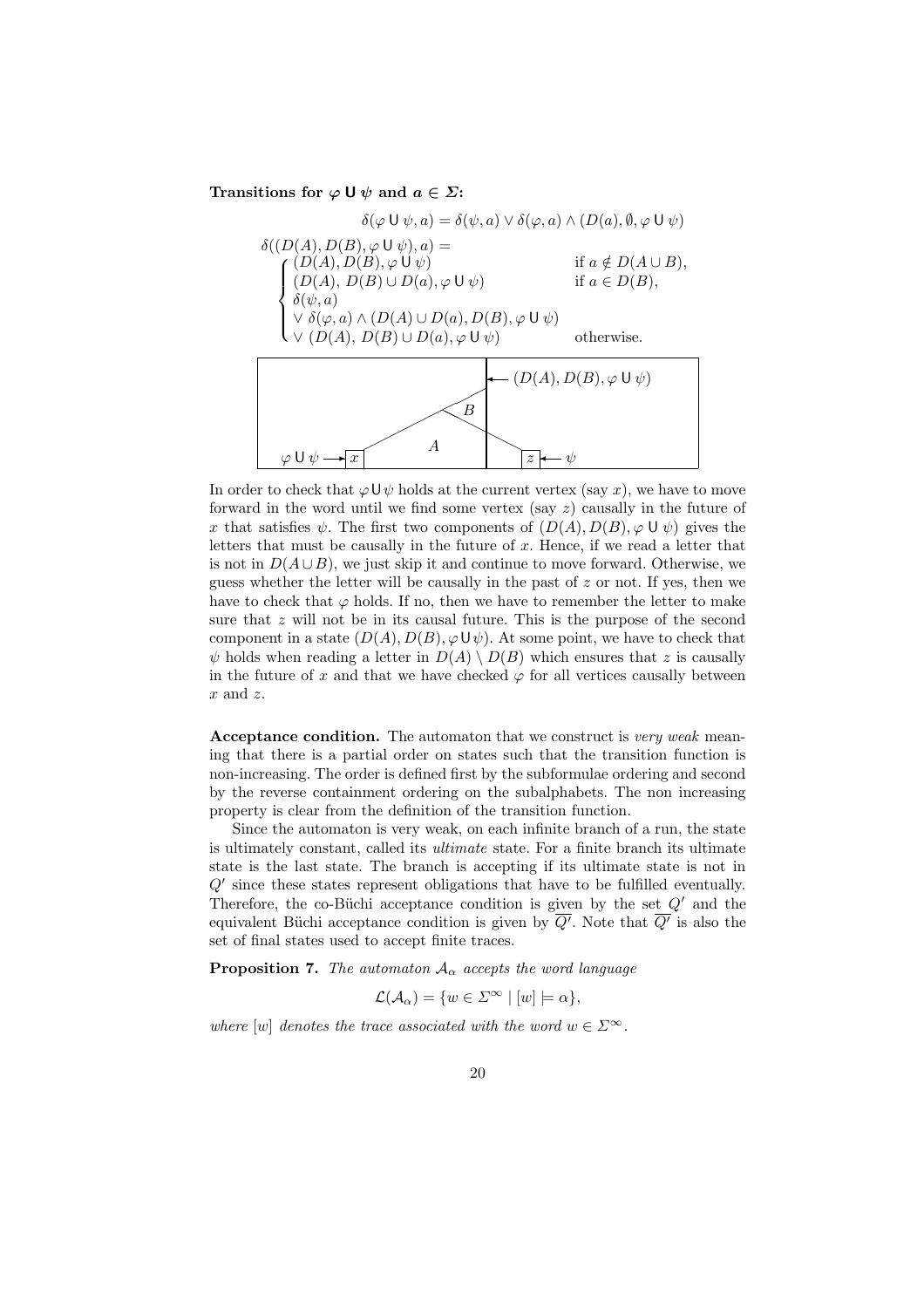Remark 1. For the complexity the number of states of  $A_{\alpha}$  is important. Obviously, it is  $|\alpha|$  times a quadratic polynomial in the number of subsets  $D(A)$ , where  $A \subseteq \Sigma$  and  $|\alpha|$  denotes the size of the initial formula. To have a better bound let us count the number of states more accurately after some minimization procedure. First we construct reachable states only. Thus we are inside the set  $Q' \cup \overline{Q'}$ . A state  $(D(b), D(B), \textsf{EX } \varphi) \in Q_3$  is never satisfiable if  $D(b) \setminus D(B) = \emptyset$ . Thus, all these states can be removed and replaced by the symbol  $\perp$  when they appear in the right-hand side of a transition. Moreover,  $\{b\} \cup B$  is always connected and we may identify  $(D(b), D(B), \text{EX } \varphi)$  with  $(D(b'), D(B), \text{EX } \varphi)$  as soon as  $D({b} \cup B) = D({b'} \cup B)$ . Analogously, a state  $(D(A), D(B), \varphi \cup \psi) \in Q_4$ is never satisfiable if  $D(A) \setminus D(B) = \emptyset$ . Again, all these states can be removed and replaced by the symbol  $\bot$ . Again,  $A \cup B$  is connected and we may identify  $(D(A), D(B), \varphi \cup \psi)$  with  $(D(A'), D(B), \varphi \cup \psi)$  as soon as  $D(A \cup B) = D(A' \cup B)$ . Altogether, we can bound the number of states by  $2N(\Sigma, D) \cdot |\alpha|$ , where

 $N(\Sigma, D) = |\{(D(A \cup B), D(B)) \mid A \cup B \text{ connected and } D(A) \setminus D(B) \neq \emptyset\}|.$ 

If the dependence relation is full, that is, when traces are actually words, then  $N(\Sigma, D) = 1$  and the size of our automaton does not depend on the size of the alphabet. In this case, we essentially get the usual construction for LTL formulae over words.

Finally, we can decompose  $(\Sigma, D)$  into its connected components such that  $(\Sigma, D)$  is a disjoint union of connected graphs  $(\Sigma_i, D_i)$  for  $1 \leq i \leq k$ . Then we can construct the automaton for each connected component independently and the number  $M(\Sigma, D) = \max_{1 \leq i \leq k} N(\Sigma_i, D_i)$  becomes important rather than  $N(\Sigma, D)$ . The reason is that  $t \models (D(b), \text{EM } \varphi)$  if and only  $\pi_B(t) \models (D(b), \text{EM } \varphi)$ , where  $\pi_B(t)$  denotes the projection of t over the connected component B of b, that is,  $\pi_B(t)$  is the restriction of t to the vertices with label in B.

**Theorem 4.** Let  $c > 0$  be a constant. The following satisfiability problem is PSPACE-complete:

**Input:** A dependence alphabet  $(\Sigma, D)$  such that  $M(\Sigma, D) \leq c$  and a formula  $\alpha \in \text{LocTL}_{\Sigma}(\textsf{EX},\textsf{U}).$ 

Question: Is there a real trace  $t \in \mathbb{R}$  such that  $t \models \alpha$ ?

Proof. The PSPACE-hardness follows from the word case. The PSPACE algorithm reduces the satisfiability problem in a first phase to a conjunction of satisfiability problems, one for each connected component of  $(\Sigma, D)$ . Then for each connected component one after another we can check emptiness for the alternating automata according to the construction in Proposition 7. Checking emptiness for an alternating automaton can be done in PSPACE with respect to the size the automaton.  $\Box$ 

The construction of an alternating automaton associated with a local temporal logic formula can be carried out for the *existential* until EU and the operator EG from TLC. Also, we can extend the construction for the past modalities EY,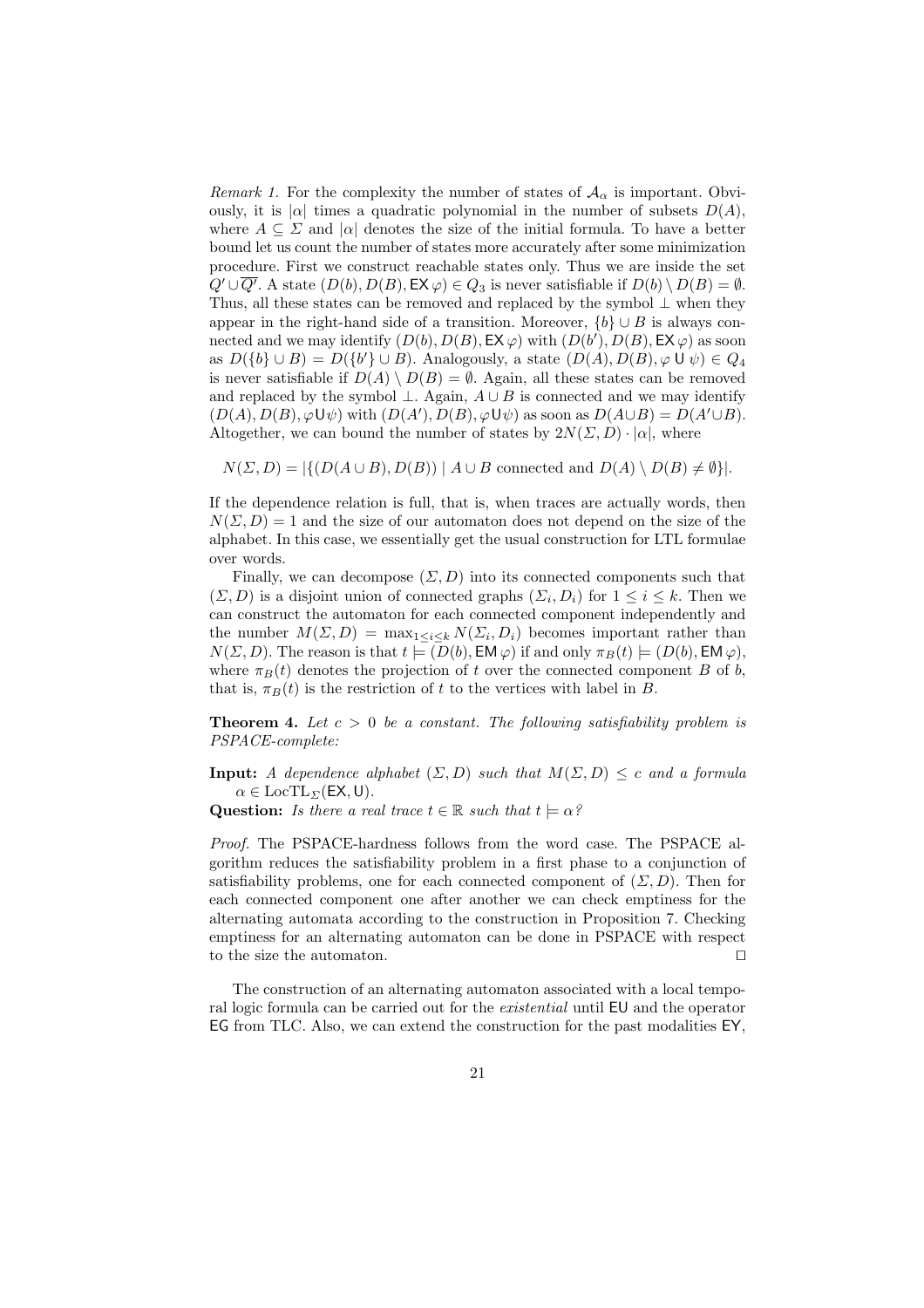S and ES and for the operator Eco from TLC is we use two-way alternating automata. Since the emptiness problem for two-way alternating automata is also PSPACE-complete [15], we get a similar result for the local temporal logic using all operators. This extends the result in [2] concerning TLC.

## 7 Conclusion

We have defined a basic and natural local logic for Mazurkiewicz traces which is expressively complete with respect to first order if and only if the dependence alphabet is a cograph, i.e., all traces are series parallel posets. The main open problem remains to define a (natural) local logic which yields expressive completeness for more general (best for all) dependence alphabets, and such that the satisfiability problem is in PSPACE or at least elementary.

There were two recent proposals to solve this problem. The first one [12] introduce a local temporal logic which is in the same spirit that the one used in the present paper but uses filtered until and past tense modalities (EY and S). The second one [1] uses a past oriented logic with a rather special form of previous modality with two arguments and a non-standard semantics (the evaluation of one argument is restricted to a factor of the original trace). In both cases, the logic is proved to be expressively complete for arbitrary dependence alphabets and decidable in PSPACE. Still, the problem of finding more natural logics that are expressively complete and decidable in PSPACE remains open.

There is also a proposal by Walukiewicz [31] for a local logic for traces, but his focus is on monadic second order logic and based on a  $\mu$ –calculus, so it is of quite different spirit.

#### References

- 1. B. Adsul and M. Sohoni. Complete and tractable local linear time temporal logics over traces. In Proceedings of ICALP'02, number 2380 in LNCS, pages 926–937. Springer Verlag, 2002.
- 2. R. Alur, D. Peled, and W. Penczek. Model-checking of causality properties. In Proceedings of LICS'95, pages 90–100, 1995.
- 3. A. Brandstädt, Van Bang Le, and J.P. Spinrad. Graph Classes: A Survey. SIAM Monographs on Discrete Mathematics and Applications. 1999.
- 4. Ch. Choffrut. Combinatorics in trace monoids I. In V. Diekert and G. Rozenberg, editors, The Book of Traces, chapter 3, pages 71–82. World Scientific, Singapore, 1995.
- 5. V. Diekert and P. Gastin. LTL is expressively complete for Mazurkiewicz traces. In Proceedings of ICALP 2000, number 1853 in LNCS, pages 211–222. Springer Verlag, 2000.
- 6. V. Diekert and P. Gastin. Local temporal logic is expressively complete for cograph dependence alphabets. In Proceedings of LPAR'01, number 2250 in LNAI, pages 55–69. Springer Verlag, 2001.
- 7. V. Diekert and P. Gastin. LTL is expressively complete for Mazurkiewicz traces. Journal of Computer and System Sciences, 64:396–418, 2002.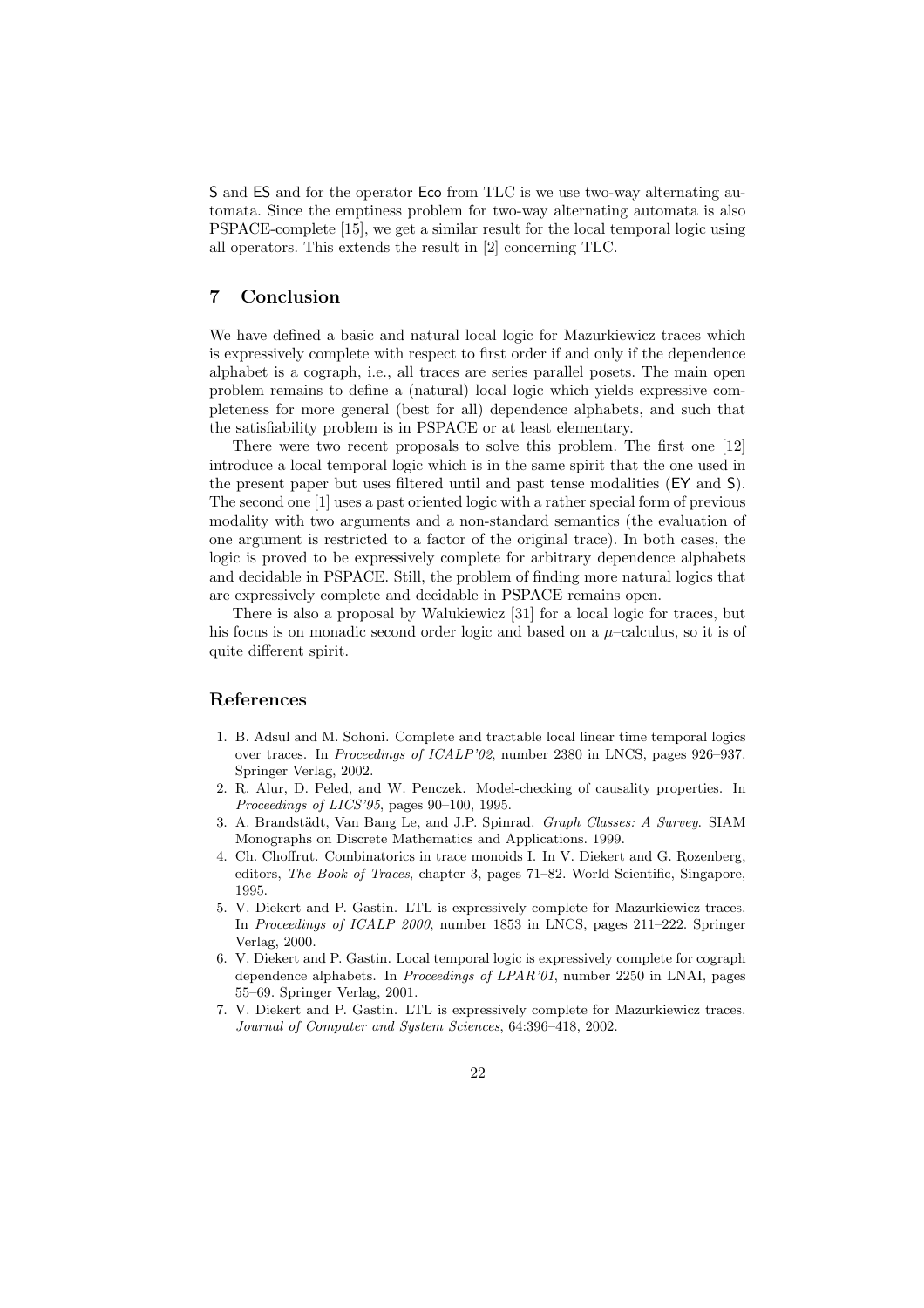- 8. V. Diekert and G. Rozenberg, editors. The Book of Traces. World Scientific, Singapore, 1995.
- 9. W. Ebinger. Charakterisierung von Sprachklassen unendlicher Spuren durch Logiken. Dissertation, Institut für Informatik, Universität Stuttgart, 1994.
- 10. W. Ebinger and A. Muscholl. Logical definability on infinite traces. Theoretical Computer Science, 154:67–84, 1996.
- 11. D. Gabbay, A. Pnueli, S. Shelah, and J. Stavi. On the temporal analysis of fairness. In Proceedings of PoPL'80, pages 163–173, Las Vegas, Nev., 1980.
- 12. P. Gastin and M. Mukund. An elementary expressively complete temporal logic for mazurkiewicz traces. In Proceedings of ICALP'02, number 2380 in LNCS, pages 938–949. Springer Verlag, 2002.
- 13. J. G. Henriksen. An expressive extension of TLC. In Proceedings of ASIAN'99, number 1742 in LNCS, pages 126–138. Springer Verlag, 1999.
- 14. J. G. Henriksen. Logic and Automata for Verification: Expressiveness and Decidability Issues. PhD thesis, Dept. of Comp. Sci., University of Aarhus, 2000.
- 15. T. Jiang and B. Ravikumar. A note on the space complexity of some decision problems for finite automata. Information Processing Letters, 40:25–31, 1991.
- 16. J.A.W. Kamp. Tense Logic and the Theory of Linear Order. PhD thesis, University of California, Los Angeles, California, 1968.
- 17. M. Lothaire. Combinatorics on Words, volume 17 of Encyclopedia of Mathematics and its Applications. Addison-Wesley, Reading, MA, 1983. Reprinted by Cambridge University Press, 1997.
- 18. A. Mazurkiewicz. Concurrent program schemes and their interpretations. DAIMI Rep. PB 78, Aarhus University, Aarhus, 1977.
- 19. R. McNaughton and S. Papert. Counter-Free Automata. The MIT Press, Cambridge, Mass., 1971.
- 20. M. Mukund and P.S. Thiagarajan. Linear time temporal logics over Mazurkiewicz traces. In Proceedings of the 21th MFCS, 1996, number 1113 in LNCS, pages 62–92. Springer Verlag, 1996.
- 21. P. Niebert. A  $\nu$ -calculus with local views for sequential agents. In *Proceedings of* MFCS'95, number 969 in LNCS, pages 563–573. Springer Verlag, 1995.
- 22. W. Penczek. Temporal logics for trace systems: On automated verification. International Journal of Foundations of Computer Science, 4:31–67, 1993.
- 23. D. Perrin and J.-E. Pin. Infinite words. Academic Press. To appear.
- 24. R. Ramanujam. Locally linear time temporal logic. In Proceedings of LICS'96, pages 118–128, 1996.
- 25. M.-P. Schützenberger. On finite monoids having only trivial subgroups. *Informa*tion and Control, 8:190–194, 1965.
- 26. P.S. Thiagarajan. A trace based extension of linear time temporal logic. In Proceedings of LICS'94, pages 438–447, 1994.
- 27. P.S. Thiagarajan and I. Walukiewicz. An expressively complete linear time temporal logic for Mazurkiewicz traces. In Proceedings of LICS'97, pages 183–194, 1997.
- 28. M.Y. Vardi. An automata-theoretic approach to linear temporal logic. In Logics for Concurrency: Structure versus Automata, number 1043 in LNCS, pages 238–266. Springer Verlag, 1996.
- 29. I. Walukiewicz. Difficult configurations on the complexity of LTrL. In Proceedings of ICALP'98, number 1443 in LNCS, pages 140–151. Springer Verlag, 1998.
- 30. I. Walukiewicz. Private communication, 2001.
- 31. I. Walukiewicz. Local logics for traces. Journal of Automata, Languages and Combinatorics, 2002. To appear.